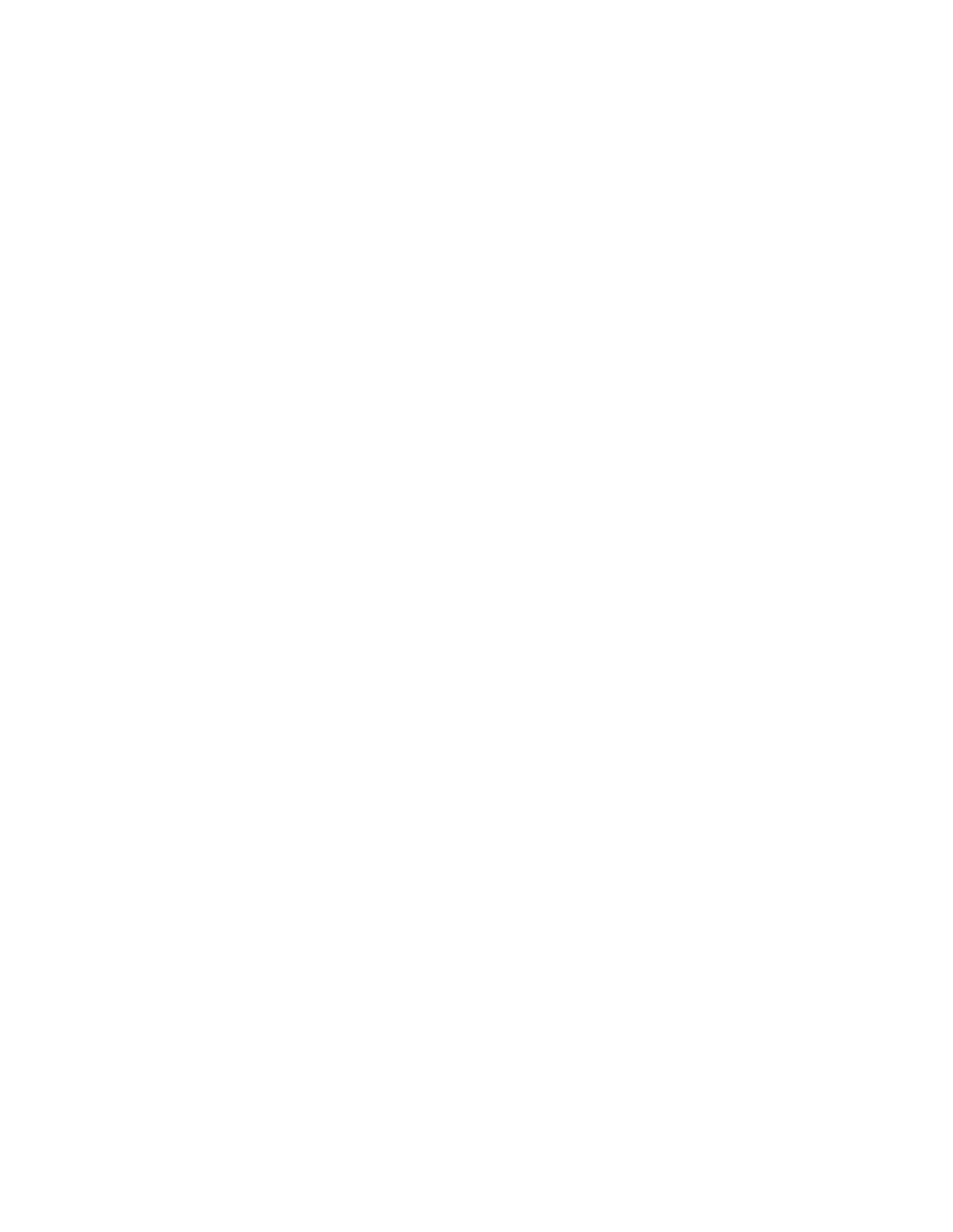#### **FROM THE COLONEL...**

I am pleased to present the Governor, the Legislature and the citizens of New Jersey with the New Jersey State Police *2020 Office of Professional Standards Annual Report* ("the report"). The State Police began producing this report in the year 2000 in response to legislation providing the public with an ability to examine the internal affairs function of the State Police and be reassured that it is truly operating in a trustworthy and acceptable manner. This year is no exception. Herein, the reader will find clearly presented topics, including descriptions of the current Office of Professional Standards (OPS) Table of Organization and related office functions, an explanation of the classification process for all reportable incidents, the system by which incidents are addressed and disposed of, and finally, a detailed analysis of the data compiled during 2020.

A law enforcement entity in a democratic society can tie its effectiveness directly to the level of trust it enjoys within the community it serves. A significant factor in gaining and maintaining that trust is ensuring that there is a strict allegiance to a highly professional and transparent internal affairs function. It follows that the execution of the internal affairs function within a professional law enforcement entity presents challenges that require constant and consistent vigilance. I believe that a fair review of the *2020 Office of Professional Standards Annual Report* will support the conclusion that the New Jersey State Police maintains that level of vigilance.

This introduction will not restate all of the facts, figures and analysis articulated in this report, other than to remind the reader that troopers of the New Jersey State Police engaged in more than 1,600,000 police/citizen contacts during the calendar year 2020. Any single complaint reported to OPS that was generated within that vast number of contacts was, without exception, assigned a number, classified, and addressed in accordance with established highly reputable best practices.

In addition to adhering to best practices, we conduct further system checks and balances through an auditing process conducted by the Office of Law Enforcement Professional Standards (OLEPS), Office of the Attorney General (OAG). Twice annually, OLEPS conducts a comprehensive audit of OPS functions, including a thorough critique of all misconduct cases closed during the period under review. To date, these audits support the conclusion that OPS continues to operate at the highest levels of proficiency and police accountability.

My personal commitment to the mission of OPS is unwavering. I want to express my sincere appreciation for the hard work and dedication of the men and women of that office as; once again, I present to you the *2020 Office of Professional Standards Annual Report.*

Honor, Duty and Fidelity,

und 1. Calla

Patrick J. Callahan Colonel

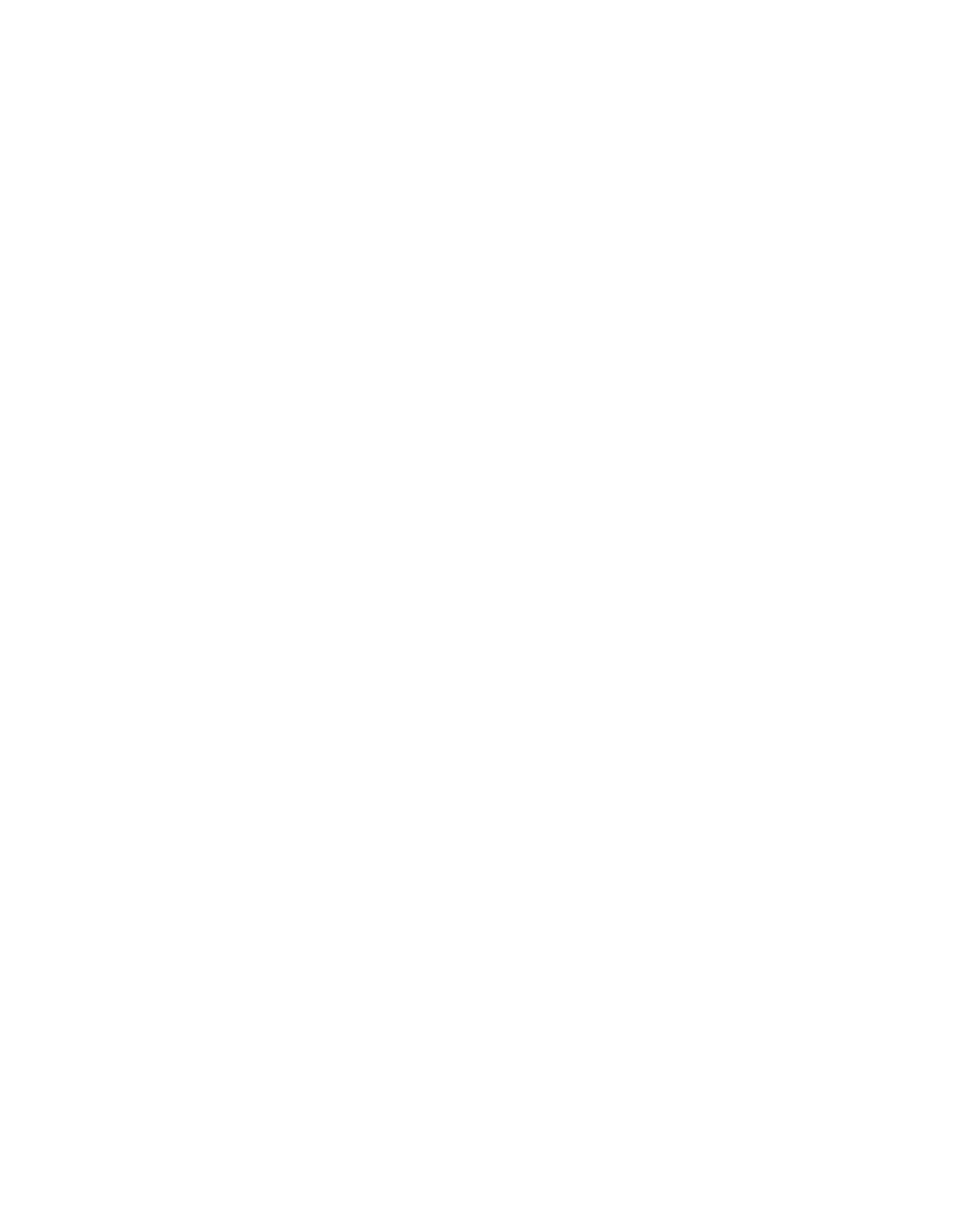# **Table of Contents**

| Five Year Comparison of Complaint Sources for Misconduct & Performance Matters 8    |  |
|-------------------------------------------------------------------------------------|--|
|                                                                                     |  |
|                                                                                     |  |
| On-Duty Conduct: State Police or Other Law Enforcement Agency Initiated Proceedings |  |
|                                                                                     |  |
|                                                                                     |  |
|                                                                                     |  |
|                                                                                     |  |
|                                                                                     |  |

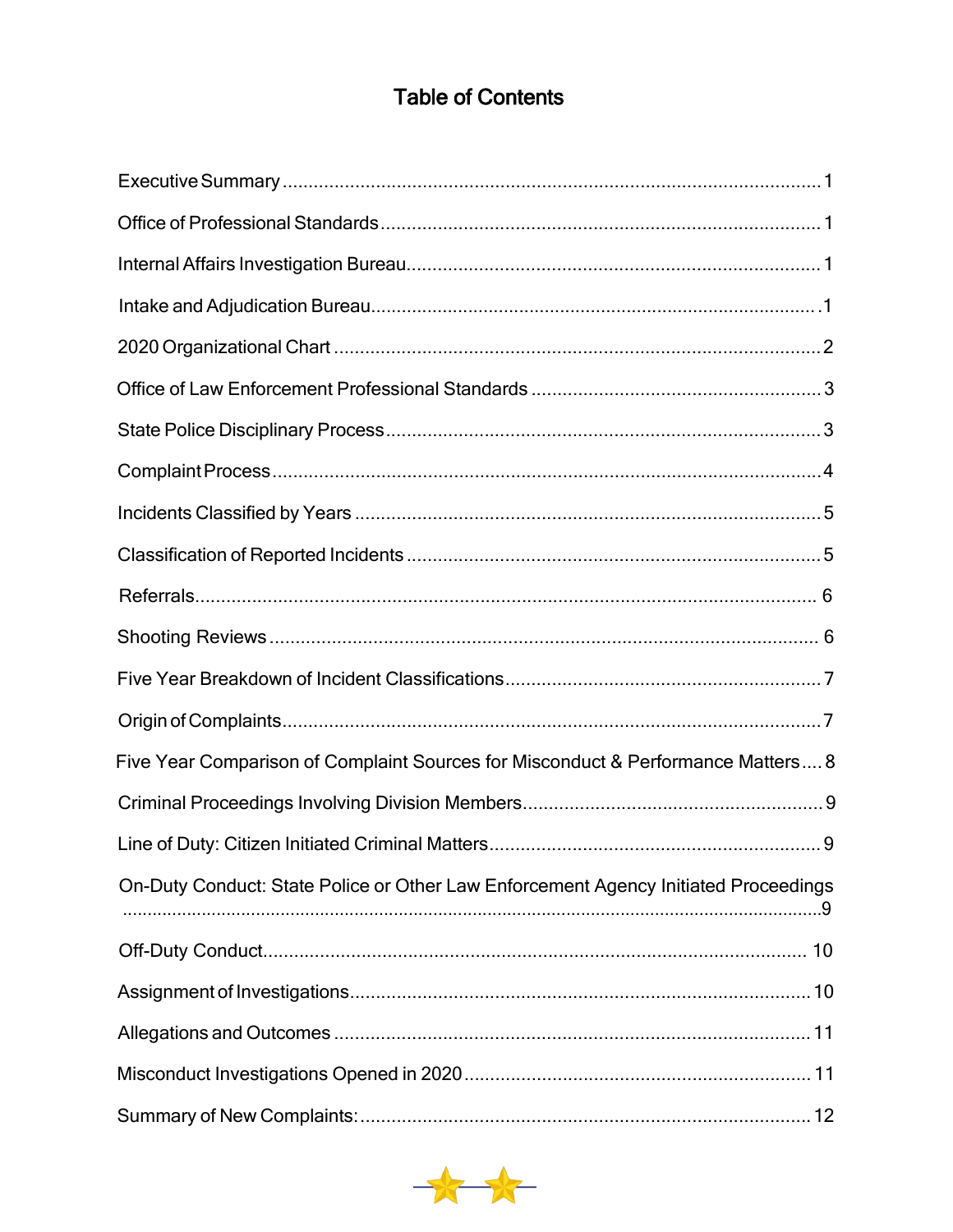| 2020 Number of Principals by Category for Internal Investigation 12                  |  |
|--------------------------------------------------------------------------------------|--|
|                                                                                      |  |
|                                                                                      |  |
|                                                                                      |  |
| Summary of Completed Cases Resulting in Discipline Reporting Period: January 1, 2020 |  |
|                                                                                      |  |
|                                                                                      |  |
|                                                                                      |  |

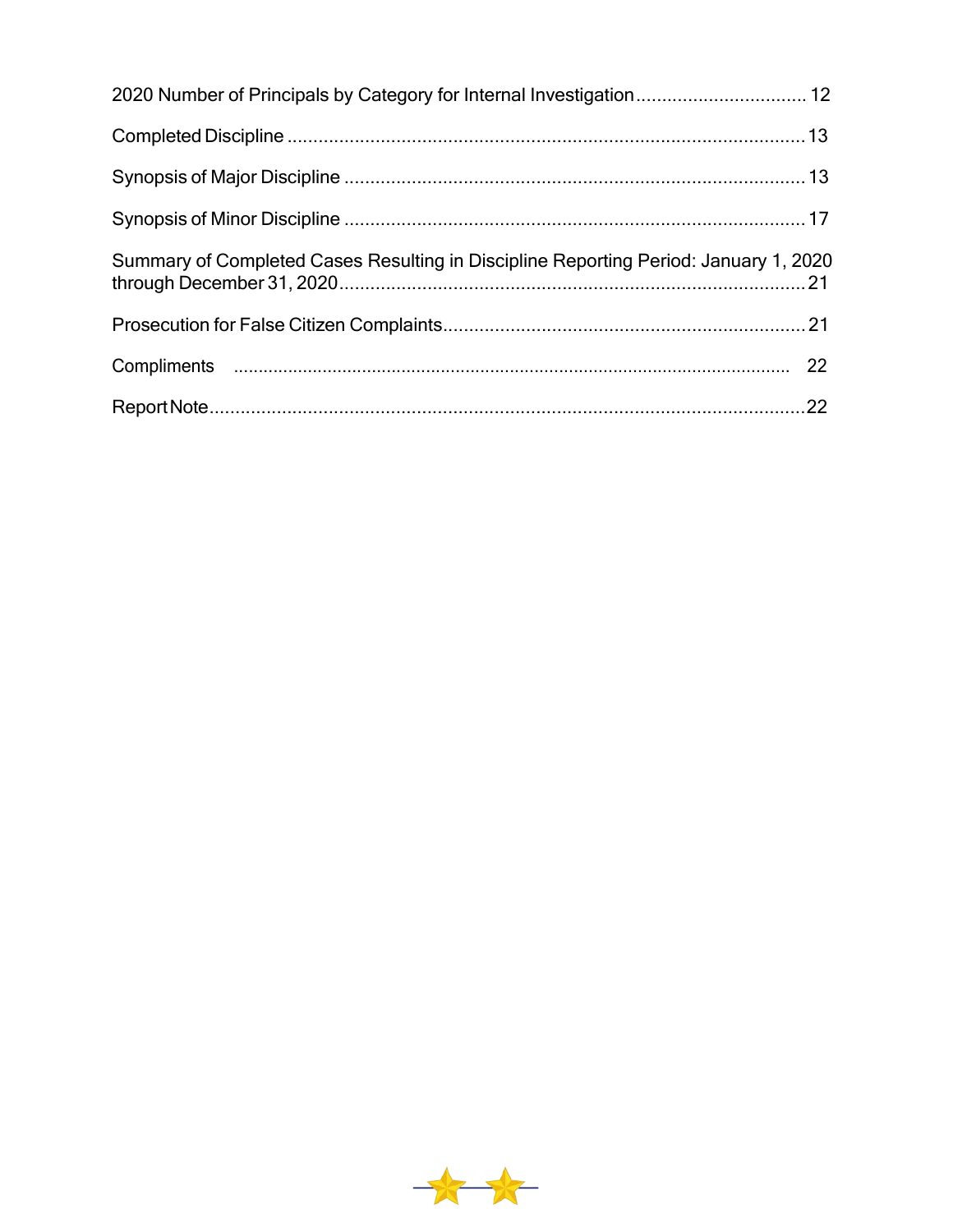### <span id="page-6-0"></span>Executive Summary

This report provides the Governor, State Legislature, the citizens of the State of New Jersey, and all other interested parties a brief history of the State Police internal affairs process and a comprehensive look at the disciplinary system employed by the Division. Included in the report are explanations of how the Division receives complaints, classifies the allegations, assigns cases for investigation, and adjudicates substantiated charges against enlisted members. The report also provides an overview of major and minor discipline imposed in 2020 as the result of substantiated allegations of misconduct and other corrective actions taken by the Division to address aberrant behavior.

#### <span id="page-6-1"></span>Office of Professional Standards

In 1999, the OAG conducted a review of the disciplinary system of the Division. As a result of this review, the Internal Affairs Bureau was reorganized and OPS was established. The investigative and adjudication functions were transferred from the Division Staff Section and placed under the control of a major, reporting directly to the Superintendent. During 2001, the Division Standing Operating Procedure that governs OPS was completely revised, and the new policy was adopted in January 2002. This revision resulted in the formation of two distinct bureaus within the office. As of October 2020[1](#page-6-4), OPS consisted of fifty-seven (57) persons. This included seven (7) professional support personnel and fifty (50) enlisted persons. This figure represents an overall decrease of five (5) members from the previous year.

#### <span id="page-6-2"></span>Internal Affairs Investigation Bureau

The Internal Affairs Investigation Bureau is responsible for investigating all misconduct complaints made against enlisted members of the State Police. A captain, as bureau chief, and a lieutenant, as assistant bureau chief, command the Internal Affairs Investigation Bureau. In addition, there are regional field units staffed with investigators, which are located in the northern, central, and southern parts of the state.

#### <span id="page-6-3"></span>Intake and Adjudication Bureau

A captain, as bureau chief, and a lieutenant, as assistant bureau chief, command the Intake and Adjudication Bureau. The bureau is divided into four (4) units with varying responsibilities:

Intake Unit: This unit accepts, classifies, and assigns or refers all reportable incidents received by the Office of Professional Standards. This unit is also responsible for notifying complainants of the Division's response to their complaints. Additionally, the unit is also responsible for the management of the Early Warning Alert System, designed to detect patterns and trends in policing.

<span id="page-6-4"></span> $1$  October 2020 was the most up to date data saved by the Personnel Management & Information Unit

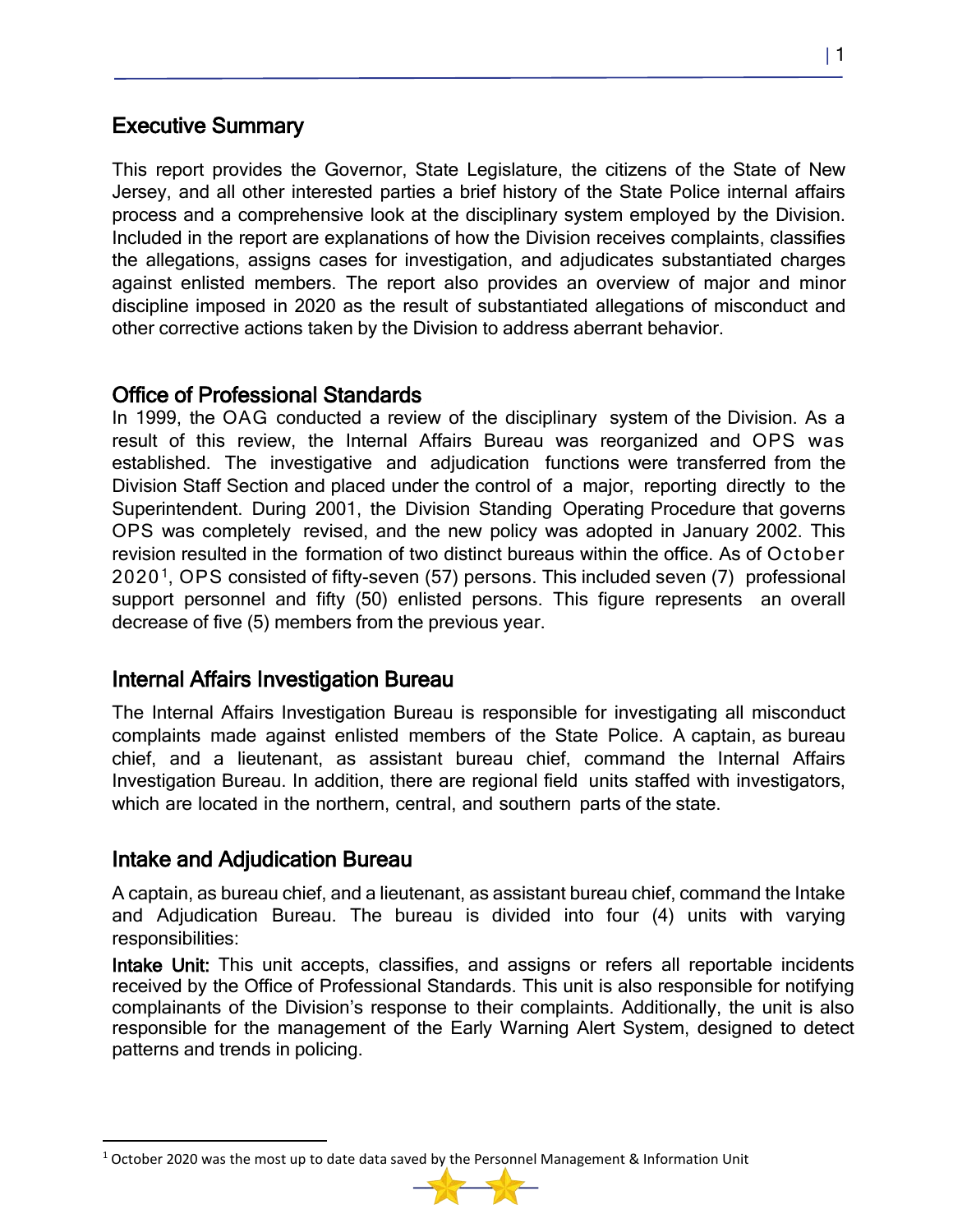Administrative Internal Proceedings Unit: This unit is responsible for the adjudication of substantiated allegations of misconduct, convening disciplinary hearings and serving as a liaison between OPS, OAG, OLEPS, and the Office of Administrative Law (OAL).

Staff Inspection Unit: This unit is responsible for instructing field officers in proper inspection techniques, reviewing inspection reports submitted by field supervisors, conducting evidence and administration inspections of stations and field units, and examining supervisory mobile video recording reviews.

Civil Proceedings Unit: This unit is responsible for recording, classifying, and tracking all civil actions filed against the Division or its individual members. The unit reviews and forwards all requests for legal representation to the proper agency, whether criminal or civil. Further, the unit acts as liaison between the Superintendent's Office, the Chief of Staff and the OPS Commanding Officer to the appropriate personnel within the OAG regarding civil litigation matters. In addition, the unit compiles and provides, in a timely and thorough manner, all requested discovery related to civil litigation to the OAG. The unit is also charged with researching policies, procedures, training and disciplinary issues in relation to legal matters concerning the Division. Additionally, the unit is the liaison for all Federal and State prosecutorial agency Brady/Giglio requests pertaining to enlisted members of the Division.



# 2020 Organizational Chart

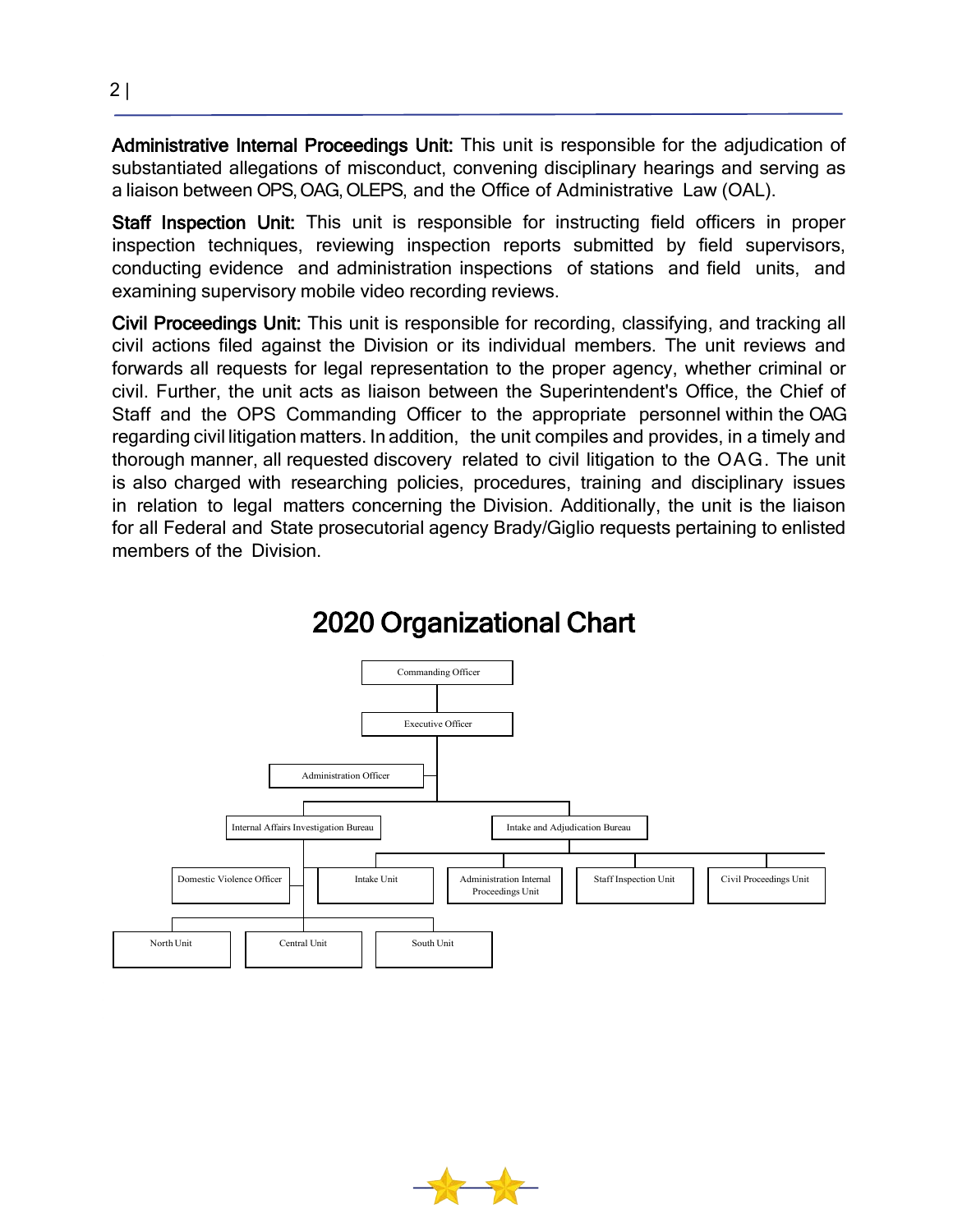## Office of Law Enforcement Professional Standards

<span id="page-8-0"></span> $\overline{a}$ 

In recognition of the strong public policy interest in perpetuating the quality and standards established under the 1999 Consent Decree, on August 27, 2009, the Legislature enacted the Law Enforcement Professional Standards Act of 2009, L. 2009, c. 52:17B-222 et seq. This Act established OLEPS within the OAG. OLEPS was formed to assume the functions that had been performed by the independent monitoring team under the consent decree.

As part of its statutory responsibilities, OLEPS reviews all Division rules, regulations, standing operating procedures and operations instructions relating to the consent decree. This ensures that the Division maintains or enhances its practices on matters pertaining to any applicable nondiscriminatory policy established by the Attorney General, affecting, for example, the laws of arrest and search and seizure, documentation of motor vehicle stops and other law enforcement activities occurring during the course of motor vehicle stops.

The Act further authorizes OLEPS to conduct operations audits and independent analyses of data, as necessary, to identify any potential disparity in enforcement and systemic problems that may exist. These audits examine the integrity of motor vehicle stops, post-stop enforcement actions, supervision of patrol activities, training provided to Division members assigned to patrol duties, investigations of alleged misconduct and other matters affecting the integrity of the Division. Based on its audits, OLEPS is required to prepare a biannual report that evaluates the Division's compliance with relevant performance standards and procedures that include aggregate statistics on the Division's traffic enforcement activities and procedures, segregated by Division station and providing aggregate data on race and ethnicity of the civilians involved. The biannual report also provides aggregate data regarding misconduct investigations, the number of external, internal and total complaints received, and the disposition of those complaints.

The Attorney General and the Division are dedicated to serving the public and to providing the most vigorous, lawful, and nondiscriminatory implementation of law enforcement practices and procedures possible.

## <span id="page-8-1"></span>State Police Disciplinary Process

The New Jersey State Police is a statewide police organization that provides a full range of police services. The Division is comprised of four thousand, seventy-seven (4,077) employees, of which two thousand, nine hundred nine (2,909) are sworn members, and one thousand, one hundred sixty-eight (1,168) are civilian members.<sup>[2](#page-8-2)</sup>

Due to the unique mission of the New Jersey State Police, OPS is tasked with handling complaints from the public regarding the conduct of a trooper, as well as allegations of criminal conduct by members.



<span id="page-8-2"></span><sup>2</sup> As of October 2020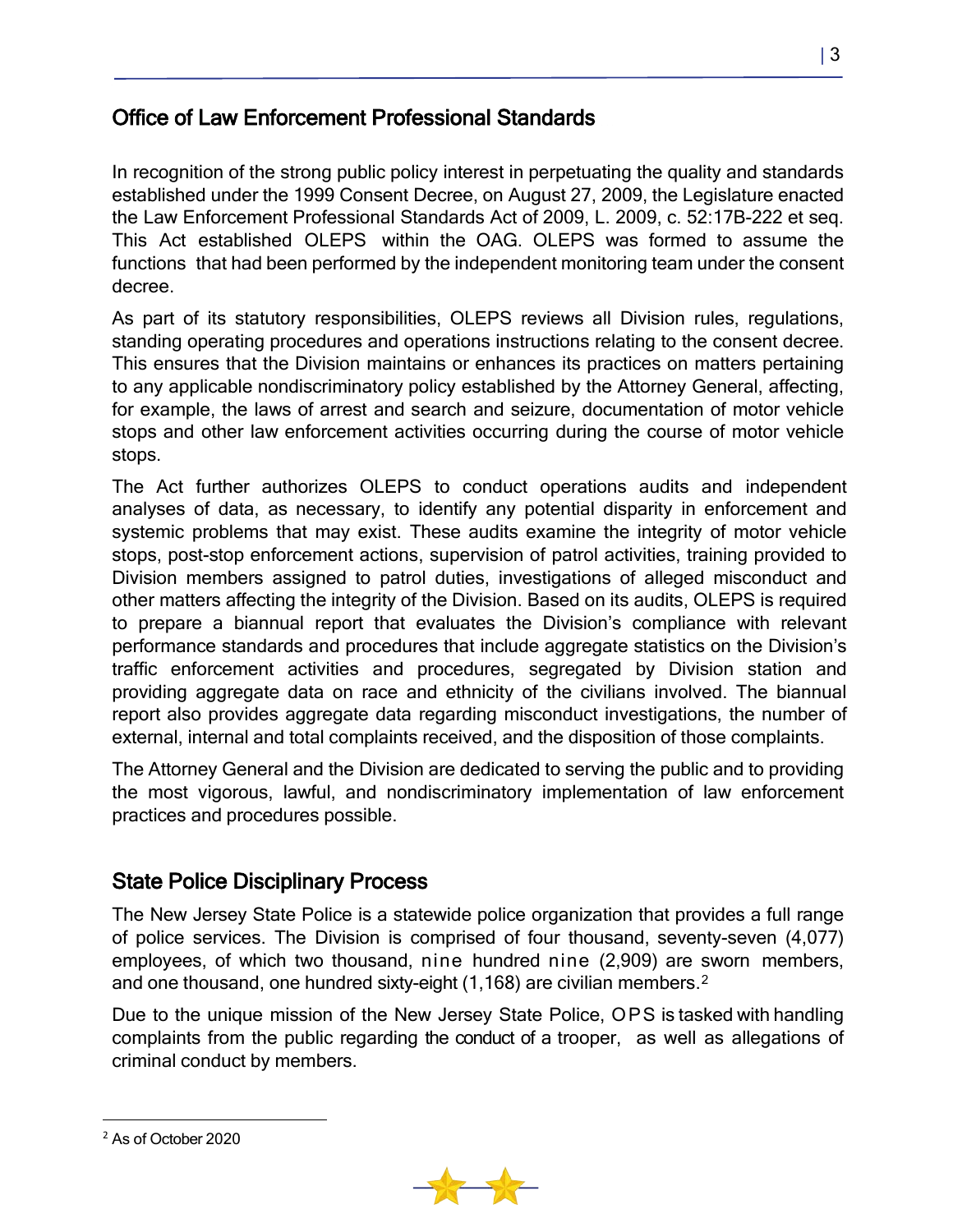In 2020, troopers were involved in one million, six hundred thousand, six hundred three (1,600,603) police/citizen contacts. Though most of these interactions were routine, many involved stressful and critical situations.

The disciplinary system of the New Jersey State Police is unique within the state. The New Jersey Supreme Court has recognized:

Unlike the comparably routine issues of discipline that might arise in connection with employees in other departments of state government, the discipline of state troopers implicates not only the proper conduct of those engaged in the most significant aspects of law enforcement, involving the public safety and the apprehension of dangerous criminals, but also the overall effectiveness, performance standards, and morale of the State Police. As such, discipline of state troopers involves the most profound and fundamental exercise of managerial prerogative and policy.[3](#page-9-1)

The statistics and cases embodied in this report represent all disciplinary matters involving troopers. It would be inaccurate to attribute the sum of these statistics and cases to allegations solely arising from citizen complaints alleging line of duty misconduct on the part of a trooper. The statistics also include internally generated allegations of violations of the Division's Rules & Regulations, as well as complaints of misconduct while off duty.

#### <span id="page-9-0"></span>Complaint Process

The New Jersey State Police accepts, reviews, and responds to complaints received from the public, including anonymous complaints, complaints from third-party witnesses, and complaints from parties not directly involved in the incident.

Complaints may be made in person at any State Police facility, by telephone or fax, email, or through regular mail.

The Division continues its commitment to ensuring that members of the public have ease of access to the compliment/complaint system. In 1999, the State Police instituted and advertised a toll free hotline available twenty-four hours a day that goes directly to OPS. In addition, every on-duty member interacting with the public is required to carry informational brochures and compliment/complaint forms that must be provided to anyone who objects to or compliments the trooper's conduct.

Further, citizens may request OLEPS to review an OPS investigation if they are not satisfied with the outcome. OLEPS will also conduct an investigation if OPS has a conflict or if the Attorney General directs OLEPS to conduct the investigation. Each of these initiatives has continued to provide citizens significantly more opportunities to provide feedback, compliments or complaints about the operation of the Division and its personnel.

As stated previously, the Intake Unit of OPS is responsible for receiving, documenting, processing, classifying, and disseminating all complaints against sworn members of the New Jersey State Police alleging misconduct by its members. This includes

<span id="page-9-1"></span><sup>&</sup>lt;sup>3</sup> State of New Jersey v. State Troopers Fraternal Association, 134 N.J. 393, 416 (1993).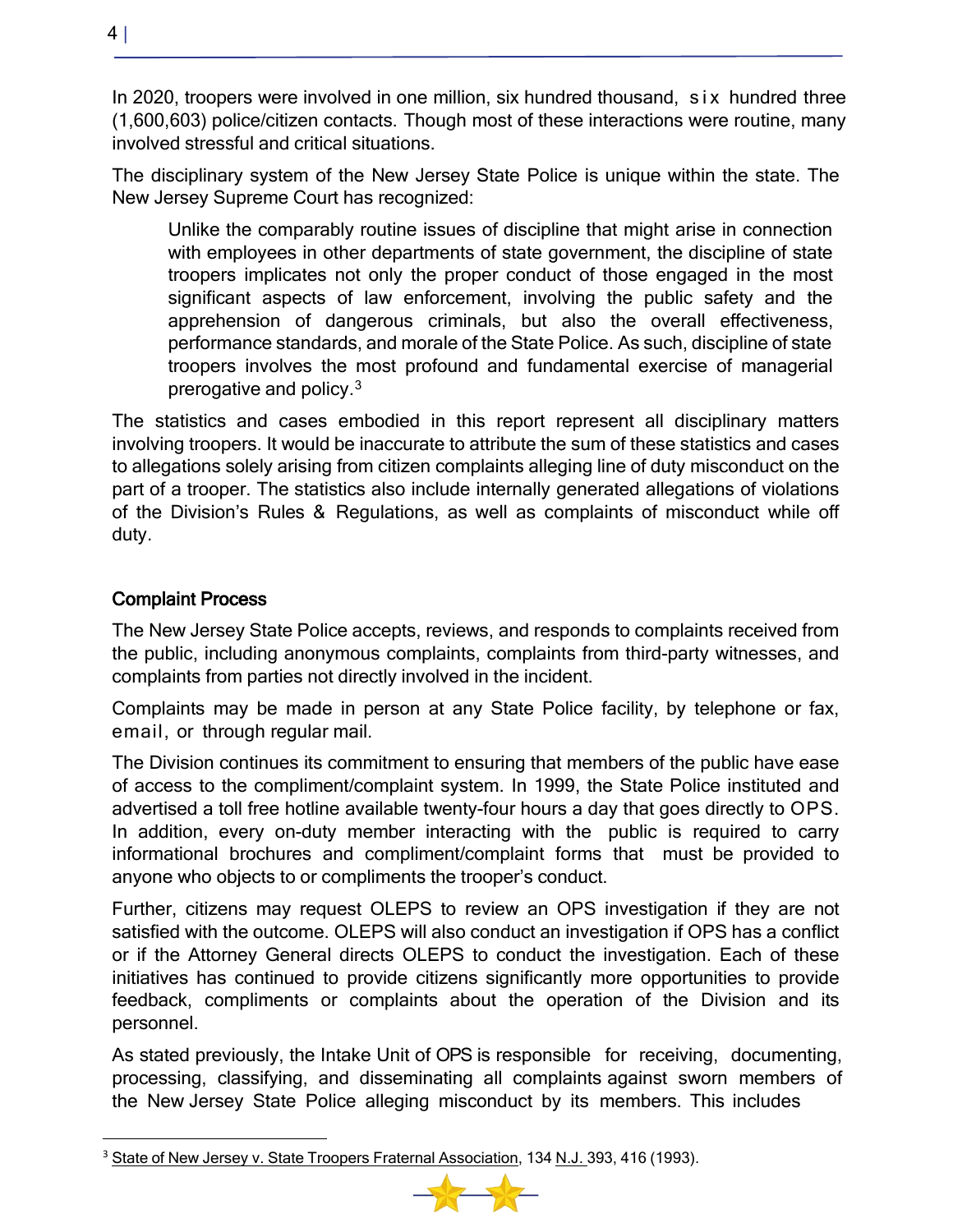complaints made by citizens, as well as employment-related disciplinary matters.

During 2020, six hundred seventy (670) total incidents were reported and classified, as compared to seven hundred sixty-six (766) in 2019. This represents an 12.5% decrease in the number of reportable incidents received in the year 2020, than those received in the year 2019, while the total number of the Division's enlisted personnel increased by eightyfive (85) enlisted members, representing a 3% increase for the same period.

<span id="page-10-0"></span>

# Incidents Classified by Years

## <span id="page-10-1"></span>Classification of Reported Incidents

When incidents are reported to OPS, they are reviewed by the Intake Unit and classified in one of four categories after being reviewed by OPS Command Staff members.

#### **Misconduct**

If the Division receives a complaint that alleges a trooper has committed a violation of the Division's Rules & Regulations, Standing Operating Procedures, or any applicable federal or state statute, the matter may be classified as Misconduct, and an Internal Investigation is then initiated.

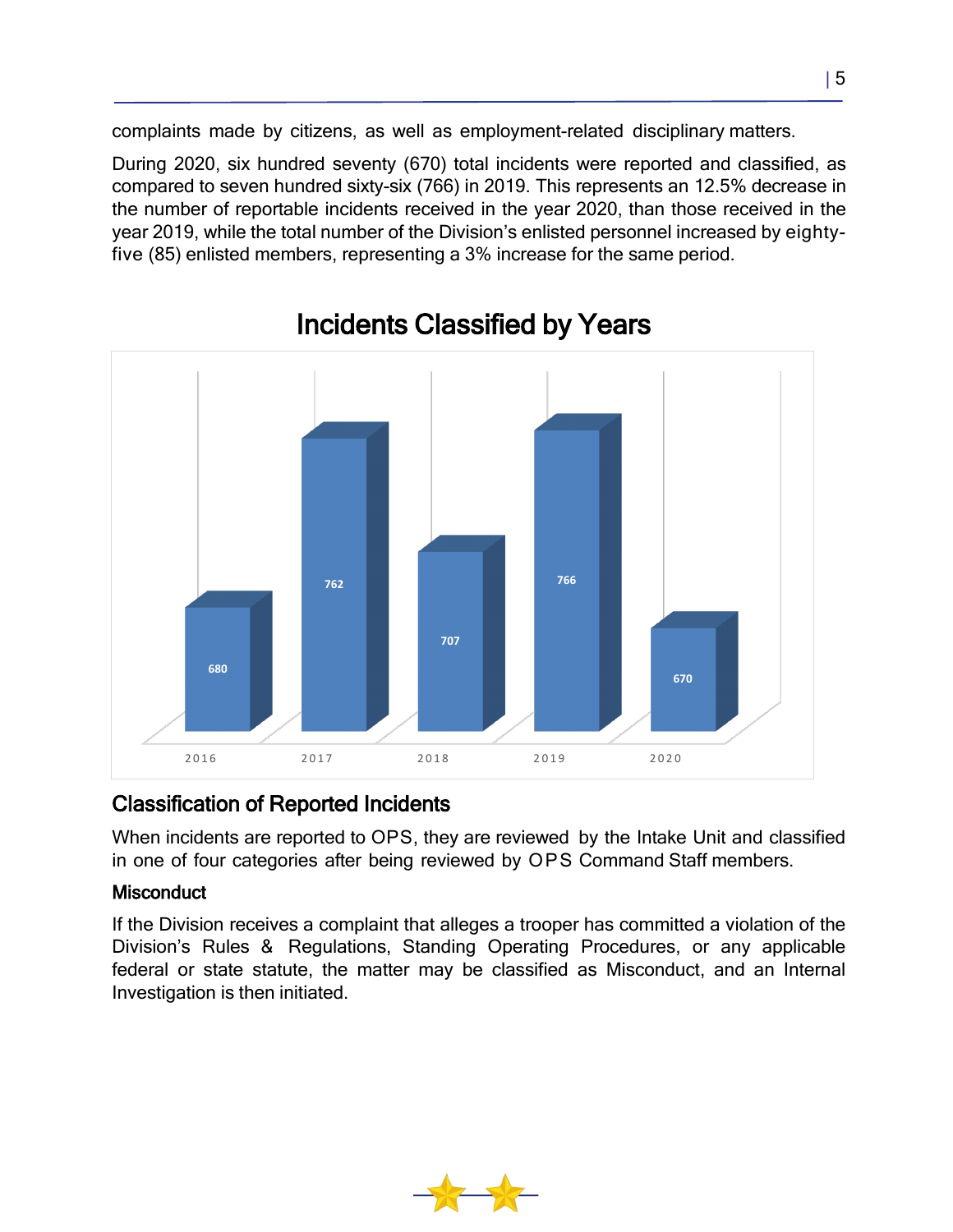When a complaint is reviewed and it is determined that an enlisted member of the Division may have committed a minor infraction, the matter is classified as a Performance Issue. These matters are returned to the member's command for resolution. The command is required to assign a supervisor not in the member's direct chain of command to handle the complaint. The supervisor is required to submit a Performance Incident Disposition Report (PIDR) to OPS through his/her chain of command detailing the corrective actions taken to resolve the issue. The intervention is non-disciplinary and intended to correct performance deficiencies.

#### Administrative

When the review of the reported incident by OPS reveals that a trooper has not violated any of the Division's Rules & Regulations, Standing Operating Procedures, or applicable federal or state laws, the incident is classified as an Administrative matter and closed.

#### Equal Employment Opportunity / Affirmative Action Investigations and / or Compliance **Investigations**

When OPS receives a complaint which alleges that an enlisted member is in violation of the New Jersey State Policy Prohibiting Discrimination in the Workplace, OPS refers the matter to the Department of Law and Public Safety's Office of Equal Employment Opportunity (EEO). The Department's EEO Office conducts an investigation and, if the allegations are substantiated, the case is forwarded to OPS for adjudication and disciplinary action. The Compliance Unit, which falls under the Personnel Bureau, refers violations of the Medical Leave Policy to OPS, as they are classified as misconduct investigations.

## Referrals

When the Division receives a complaint, which does not involve a member of the New Jersey State Police, it refers the complaint to the proper authority and documents the transaction as a Non-Reportable Incident.

## Shooting Reviews

When a Division member is involved in a shooting, it is investigated by the Office of Public Integrity and Accountability (OPIA), which the NJSP Major Crime Unit supports, but is not the lead investigative component for trooper-involved incidents.<sup>[4](#page-11-0)</sup> When OPIA completes its investigation and the matter is presented to the grand jury, if required, the case is reviewed by the Internal Affairs Investigation Bureau for any violation of the New Jersey State Police Rules & Regulations or Standing Operating Procedures. If it is determined that a violation occurred, a misconduct investigation will be initiated.

<span id="page-11-0"></span><sup>4</sup> The shooting review process took effect on December 4, 2019 coinciding with AG Directive 19-8.

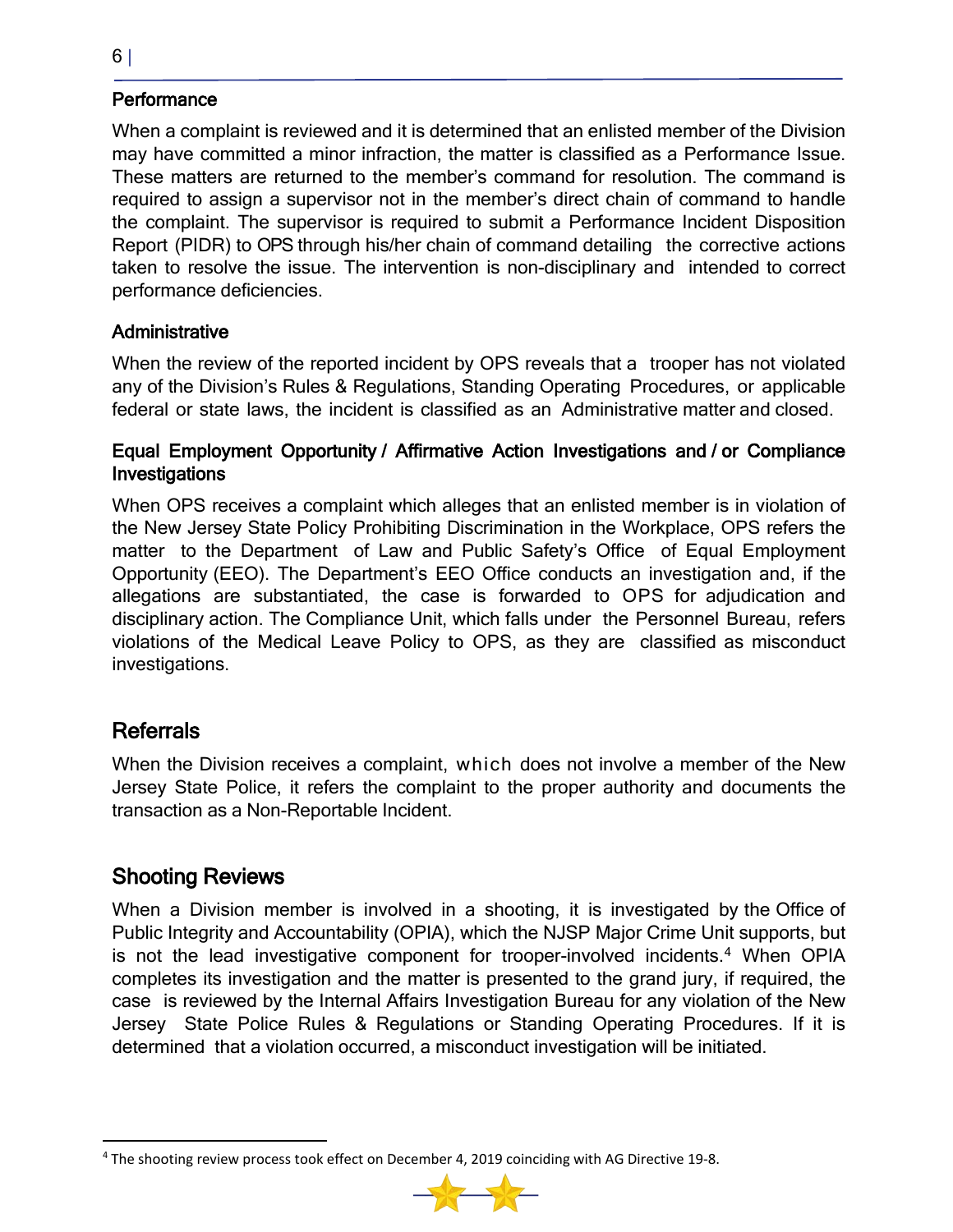<span id="page-12-0"></span>

|                                       | 2016           | 2017 | 2018           | 2019           | 2020           |
|---------------------------------------|----------------|------|----------------|----------------|----------------|
| <b>Misconduct</b>                     | 203            | 248  | 205            | 229            | 245            |
| Performance                           | 34             |      | 6              | $\overline{2}$ | 0              |
| <b>Administrative Issues</b>          | 398            | 439  | 438            | 455            | 383            |
| Compliance                            | $\overline{0}$ | 0    | $\overline{0}$ | $\overline{0}$ | $\overline{0}$ |
| <b>EEO/AA Investigations</b>          | $\overline{0}$ | 4    | 4              | 0              | 3              |
| Non-Reportable<br>Incidents/Referrals | 45             | 59   | 53             | 72             | 37             |
| <b>Shooting Reviews</b>               | $\overline{0}$ | 5    |                | 8              | $\overline{2}$ |
| <b>Totals</b>                         | 680            | 762  | 707            | 766            | 670            |

Five Year Breakdown of Incident Classifications

# <span id="page-12-1"></span>Origin of Complaints

In 2020, of the two hundred forty-five (245) total misconduct complaints, one hundred fortytwo (142) (58%) were initiated by members of the public and one hundred three (103) (42%) were initiated internally. Of the misconduct complaints initiated by the public, eighty-two (82) (58%) involved citizens who had been arrested or issued a motor vehicle summons by a member of the State Police.<sup>[5](#page-12-2)</sup>

In 2019, of the two hundred twenty-nine (229) total misconduct complaints, one hundred twenty-five (125) (55%) were initiated by members of the public and one hundred four (104) (45%) were initiated internally. Of the misconduct complaints initiated by the public, seventy-three (73) (58%) involved citizens who had been arrested or issued a motor vehicle summons by a member of the State Police. In addition, OPS received two (2) reportable incidents that were classified as Performance issues; both (100%) of these complaints were initiated by members of the public.

In 2018, of the two hundred five (205) total misconduct complaints, one hundred twentysix (126) (61%) were initiated by members of the public and seventy-nine (79) (39%) were initiated internally. Of the misconduct complaints initiated by the public, eighty (80) (64%) involved citizens who had been arrested or issued a motor vehicle summons by a member of the State Police. In addition, OPS received six (6) reportable incidents that were classified as Performance issues; all six (6) (100%) of these complaints were initiated by members of the public.

In 2017, of the two hundred forty-eight (248) total misconduct complaints, one hundred



<span id="page-12-2"></span><sup>5</sup> OPS completed no Performance Incident Disposition Reports due to a procedural modification of the Reportable Incident Classification Process. During the Administrative Review of Reportable Incidents, performance-based allegations are reviewed and performance-based deficiencies, if any, identified during this review are handled by the member's command with corrective actions and Administratively Closed with Corrective Measures taken.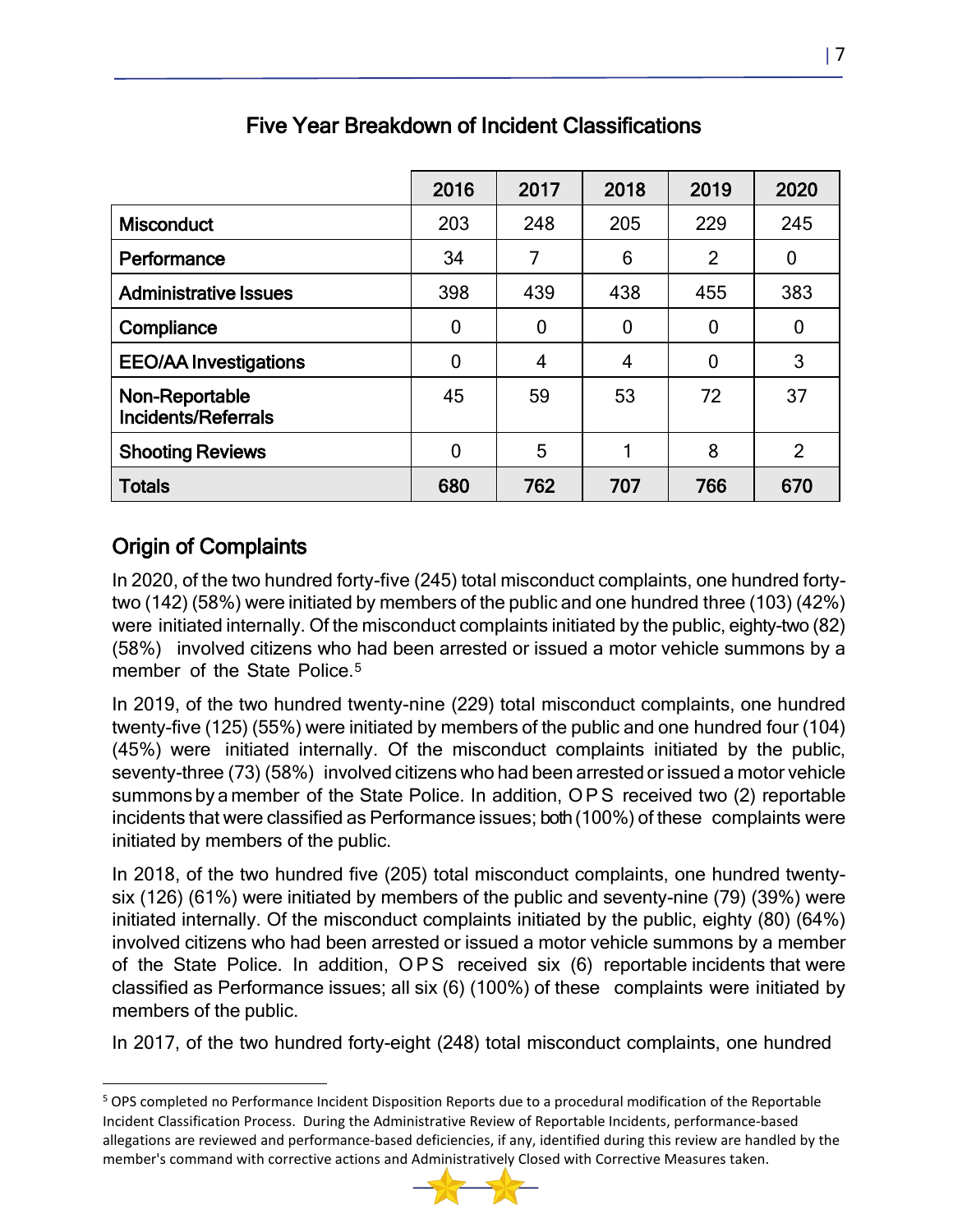fifty-four (154) (62%) were initiated by members of the public, and ninety-four (94) (38%)were initiated internally. Of the misconduct complaints initiated by the public, ninetyfive (95) (62%) involved citizens who had been arrested or issued a motor vehicle summons by a member of the State Police. In addition, OPS received seven (7) reportable incidents that were classified as Performance issues; four (4) (57%) of these complaints were initiated by members of the public, and three (3) (43%) were initiated internally.

In 2016, of the two hundred three (203) total misconduct complaints, one hundred thirtysix (136) (67%) were initiated by members of the public, and sixty-seven (67) (33%) were initiated internally. Of the misconduct complaints initiated by the public, sixty-eight (68) (50%) involved citizens who had been arrested or issued a motor vehicle summons by a member of the State Police. In addition, OPS received thirty-four (34) reportable incidents that were classified as Performance issues; thirty-two (32) (94%) of these complaints were initiated by members of the public, and two (2) (6%) were initiated internally.

#### Five-Year Comparison of Complaint Sources for Misconduct **Matters**



For the purposes of the chart displayed below, the cumulative number of Misconduct Complaints is being used, and the results are presented as percentages.

#### 8 |

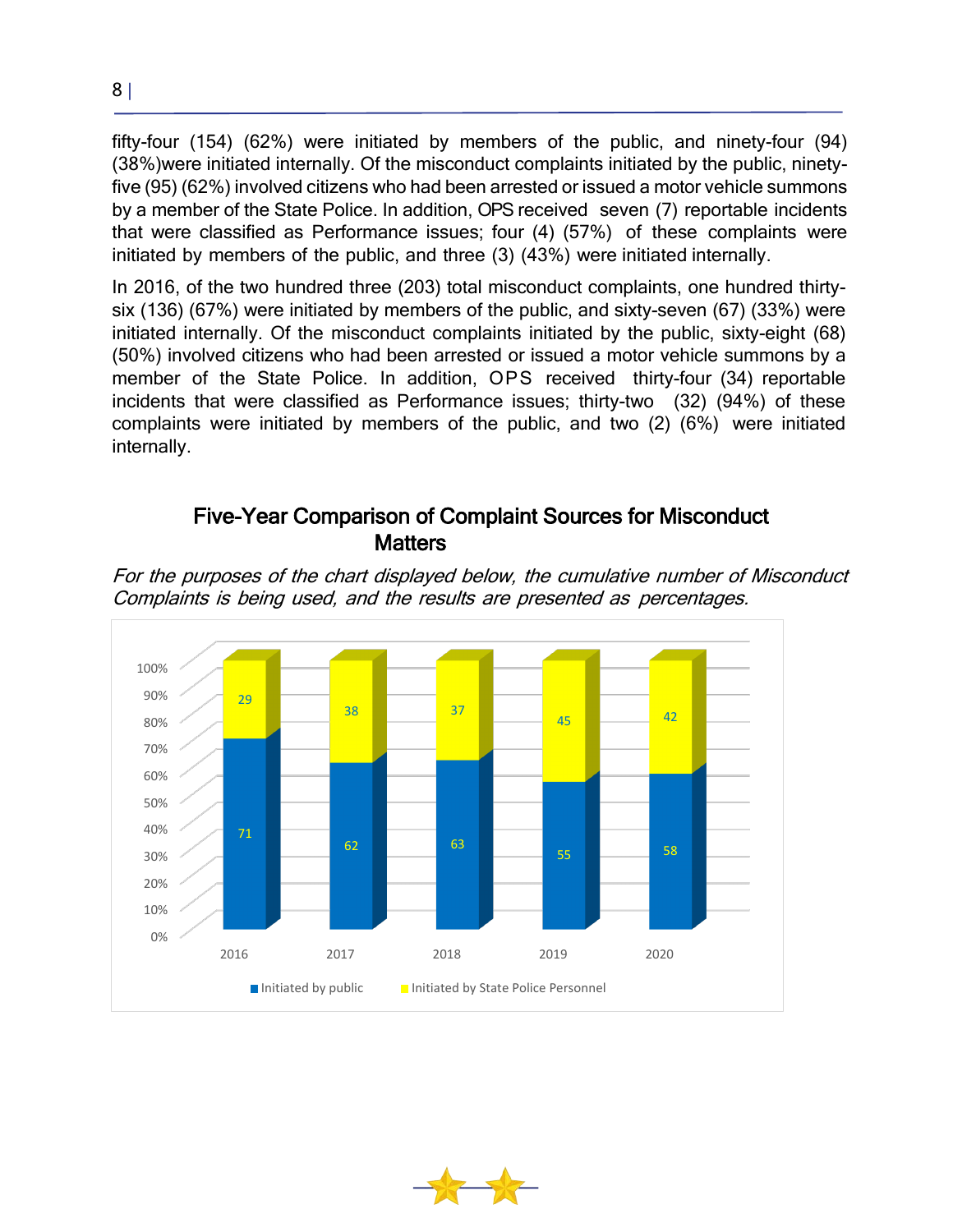## <span id="page-14-0"></span>Criminal Proceedings Involving Division Members

OPS also investigates all matters in which a member of the State Police has become the subject of a criminal proceeding for any appropriate disciplinary action subsequent to the resolution of the criminal matter. Criminal proceedings arise in a variety of ways: they can be initiated as a result of an investigation by OPS personnel; they may be the result of state or federal criminal investigations; they may arise from off-duty conduct matters; or they may be the result of counter-complaints filed against a trooper by a defendant, after the defendant has been arrested or charged by a trooper.

#### <span id="page-14-1"></span>On-Duty Conduct: State Police or Other Law Enforcement Agency Initiated Proceedings.

#### An examination of our records has found one (1) trooper was charged with a crime during 2020. The member was charged with conduct that occurred while on-duty.

This case represents a criminal or disorderly persons offense filed against Division member acting in an official capacity while in the performance of their State Police duties. During 2020, the following charge was filed against the member because of interactions while on-duty:

 Member was charged with Tampering with Public Records, Deprivation of Civil Rights, and Stalking. The member pleaded guilty to Tampering with Public Records and was required to forfeit their public employment.

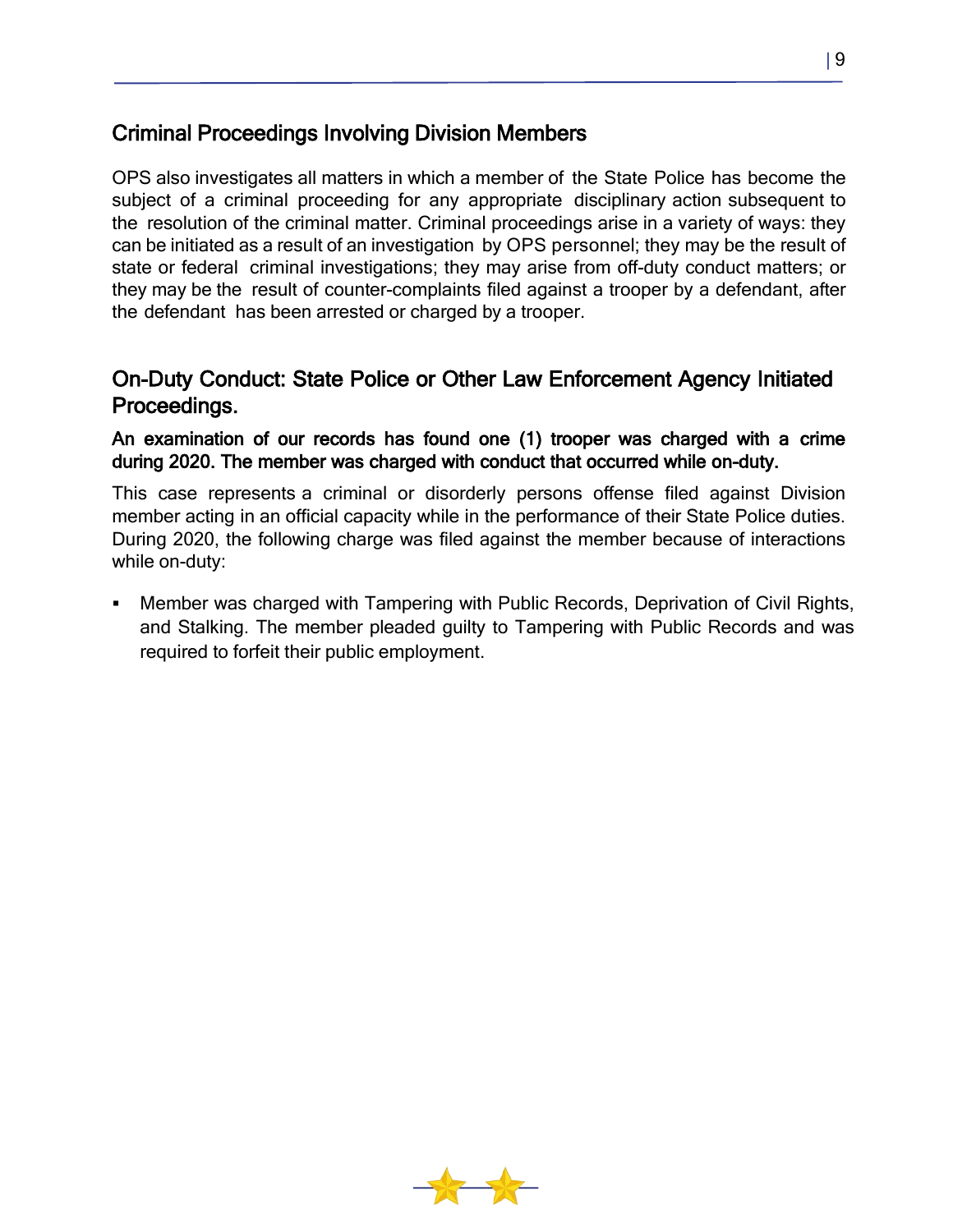## <span id="page-15-0"></span>Off-Duty Conduct

#### An examination of our records has found three (3) members were charged with crimes during 2020. All three (3) members were charged while off-duty.

These cases represent criminal or disorderly persons offenses filed against Division members acting in an off-duty capacity and not related in any way to the performance of their State Police duties. During 2020, the following charges were filed against members because of off-duty conduct:

- Member was charged with Official Misconduct and Endangering the Welfare of a Child. The criminal proceedings are pending.
- Member was charged with Endangering the Welfare of a Child, Possession of a Weapon for Unlawful Purpose, Criminal Restraint, Terroristic Threats, Aggravated Assault, and Criminal Mischief. The member entered into a Pre-Trial Intervention (PTI) program and as a condition of the PTI was required to forfeit their employment.
- Member was charged with Domestic Violence Simple Assault. The criminal charge was dismissed in court and the member admitted to administrative charges.

<span id="page-15-1"></span>Although some of the above criminal charges have been judicially dismissed, the troopers involved may still face Division administrative charges[.6](#page-15-2)

## Assignment of Investigations

Of the two hundred forty-five (245) misconduct cases in 2020, twenty-five (25) were adjudicated by the Intake Unit through the use of a short form investigation, two hundred nineteen (219) were assigned to Internal Affairs Investigation Bureau investigators, and one (1) was referred to OAG, OLEPS, for investigation.

The investigative process assesses the propriety of all conduct during the incident in which the alleged misconduct occurred. If, during the course of an investigation, there is an indication that misconduct occurred other than that alleged, OPS will also investigate that additional potential misconduct to its logical conclusion. In addition, if a citizen requests to withdraw a previously made complaint, the investigation is continued with or without the assistance of the citizen to ensure proper trooper conduct.

<span id="page-15-2"></span><sup>6</sup> The information contained in this report was captured on April 1, 2021. The disposition of the administrative charges regarding the members will be published in subsequent reports.

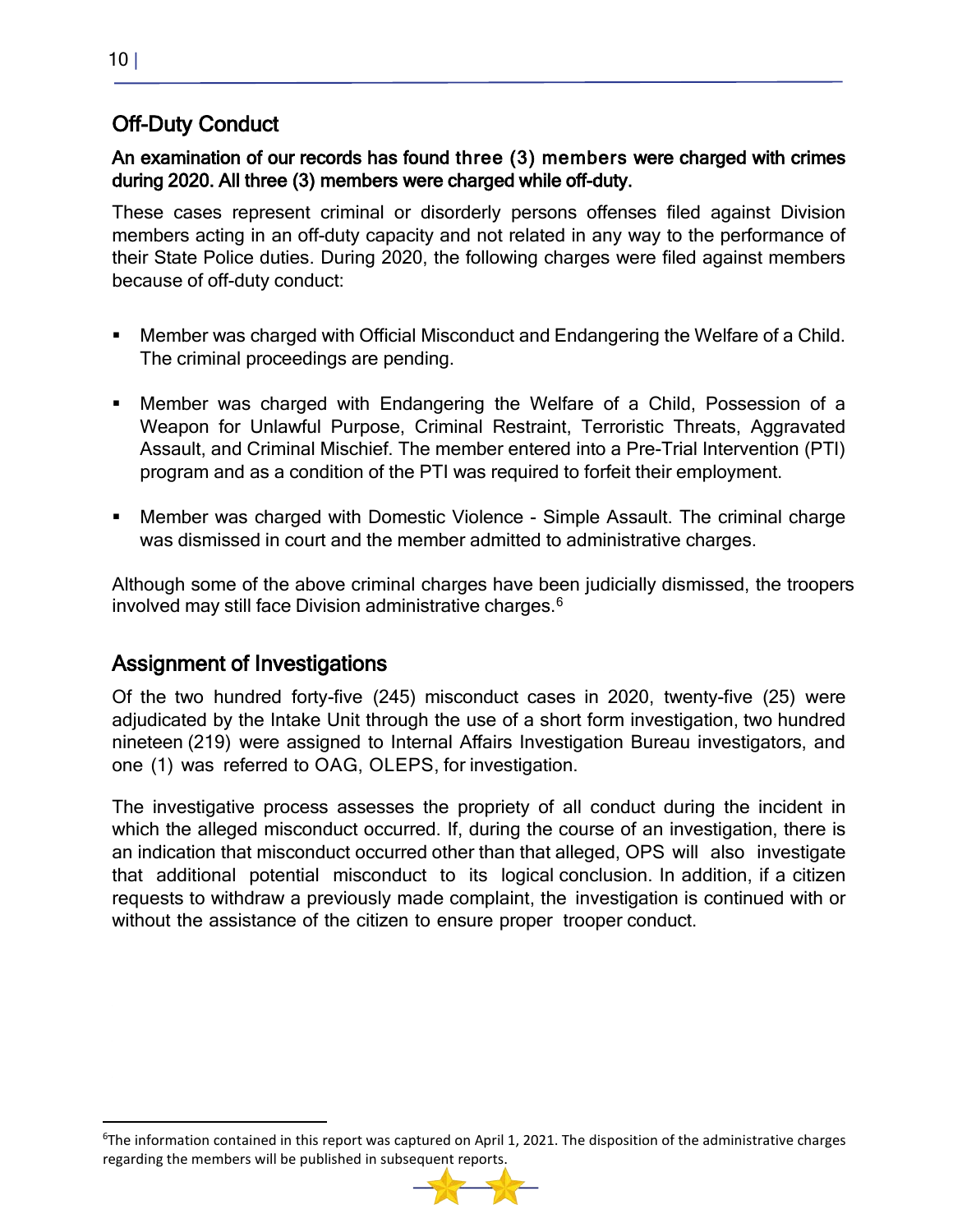## Allegations and Outcomes

<span id="page-16-0"></span>All complaints are categorized based on the alleged conduct. As of September 1, 2000, each allegation, upon review by the Superintendent, is determined to have one of the following four dispositions:

- Substantiated: An allegation is determined to be "substantiated" if a preponderance of the evidence shows a member violated any law, State Police rule, regulation, protocol, standing operating procedure, directive, or training. Unfounded: An allegation is determined to be "unfounded" if a preponderance of the evidence shows that the alleged misconduct did not occur. Exonerated: An allegation is determined to be "exonerated" if a preponderance
- of the evidence shows the alleged conduct did occur, but did not violate State Police rule, regulation, protocol, standing operating procedure, directive or training.
- Insufficient evidence: An allegation is determined to be "insufficient evidence" when there is insufficient evidence to decide whether the alleged act occurred.

It is important to note that the disposition of any allegation is determined after a complete and thorough investigation utilizing the "preponderance of the evidence" standard.<sup>[7](#page-16-2)</sup> To substantiate an allegation, the investigative results must lead to the conclusion that the alleged misconduct was more likely to have occurred, than not.

## <span id="page-16-1"></span>Misconduct Investigations Opened in 2020

There were two hundred forty - five (245) misconduct investigations opened in 2020. The following paragraphs report the status of these cases as of April 1, 2021.<sup>[8](#page-16-3)</sup> Of these cases, one hundred forty-two (142) (58%) were initiated as the result of citizen complaints and one hundred three (103) (42%) cases were opened because of complaints made by State Police supervisors or other members.

<span id="page-16-3"></span><sup>&</sup>lt;sup>8</sup> For consistency purposes, OPS assesses the status of the cases in preparation of their Annual Report in April of the subsequent year. This is to allow adequate time to ensure that all information regarding the previous year has been properly captured and is up-to-date.



<span id="page-16-2"></span><sup>7</sup> In Re Polk, 90 N.J. 550, 560-562 (1982); Atkinson v. Parsekian, 37 N.J. 143, 149 (1962).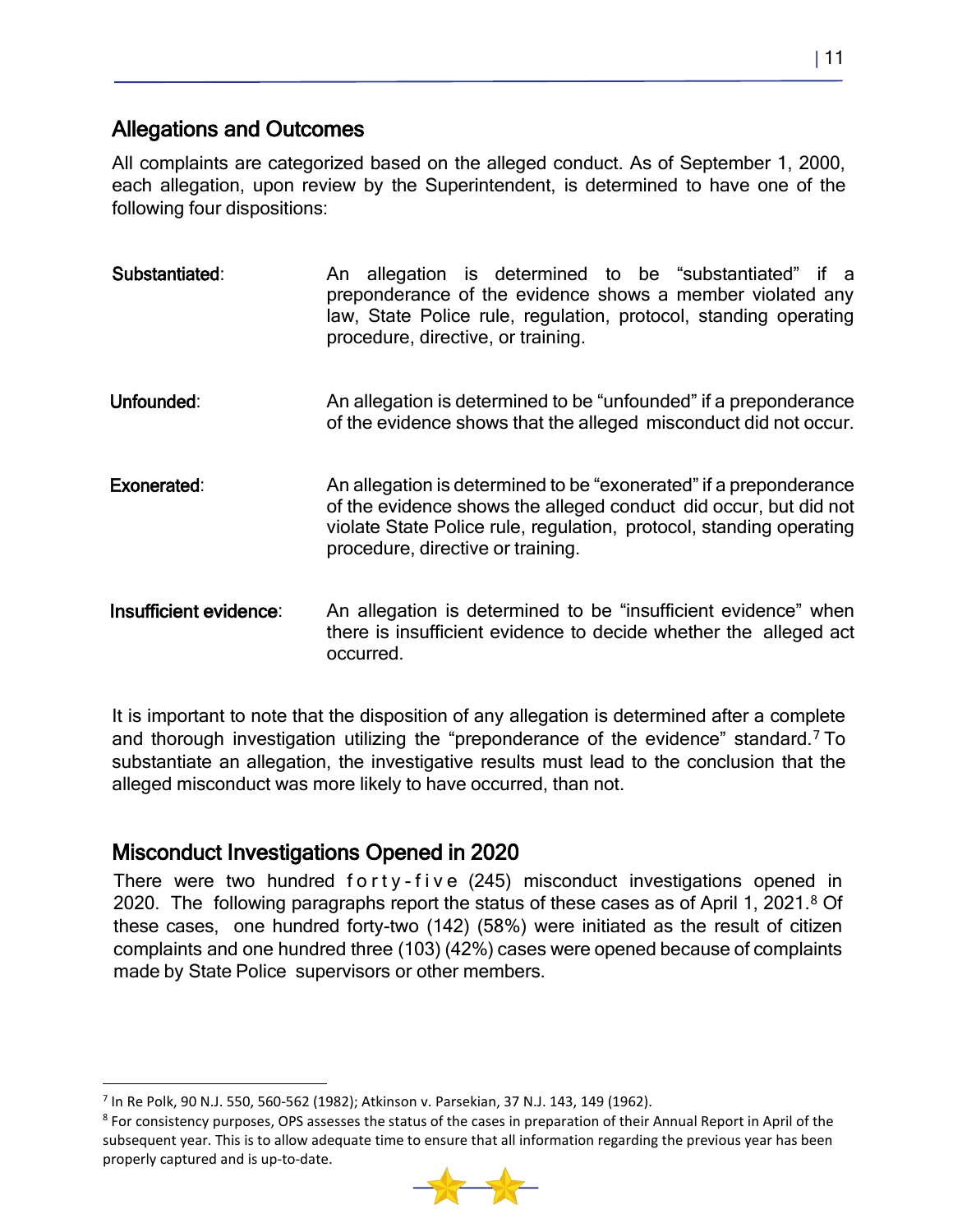Of the one hundred forty-two(142) citizen-initiated investigations, forty-five(45) (32%) remain active, twenty-three (23) (16%) are in the review process, fifty-three (53) (37%) have been completed, and twenty - one (21) (15%) have been suspended pending court action or other administrative action. Of the fifty - three (53) completed, nine teen (19) (36%) resulted in substantiated primary or secondary allegations.

Of the one hundred three (103) complaints initiated by State Police supervisors and members, nineteen (19) (18%) remain active, fourteen (14) (14%) are in the review process, fifty-nine (59) (57%) have been completed and eleven (11) (11%) have been suspended pending court action or other administrative action. Of the fifty-nine (59) completed, thirty three (33) (56%) resulted in substantiated primary or secondary allegations.

#### <span id="page-17-0"></span>Summary of New Complaints:

The following table summarizes the total number of complaints received by OPS during the year 2020 that resulted in Internal Investigations, the origin of the complaints, the total number of Principals (members of the Division who have been identified as the subjects of the investigations) per complaint, and the general categories of the allegations.

<span id="page-17-1"></span>

| 2020 Number of Principals by Category for Internal Investigation |                |                |                                         |  |
|------------------------------------------------------------------|----------------|----------------|-----------------------------------------|--|
|                                                                  |                | Origin         | <b>Principals</b><br>(Involved Members) |  |
| <b>Complaint Classification</b>                                  | <b>Public</b>  | <b>SP</b>      |                                         |  |
| <b>Admin. Violations</b>                                         | 4              | 44             | 48                                      |  |
| <b>Alcohol Violation</b>                                         | 0              | $\overline{2}$ | $\overline{2}$                          |  |
| Assault                                                          | 4              | $\overline{0}$ | 4                                       |  |
| <b>Attitude and Demeanor</b>                                     | 31             | 0              | 31                                      |  |
| <b>Differential Treatment</b>                                    | 78             | 6              | 83                                      |  |
| <b>Domestic Violence</b>                                         | 4              | 12             | 15                                      |  |
| <b>Driving Violation</b>                                         | 10             | 4              | 12                                      |  |
| <b>Drug Violation</b>                                            | 0              | 0              | $\mathbf 0$                             |  |
| <b>Excessive Force</b>                                           | 51             | 11             | 61                                      |  |
| <b>Failure to Perform Duty</b>                                   | 22             | 15             | 37                                      |  |
| <b>False Arrest</b>                                              | $\overline{2}$ | 0              | $\overline{2}$                          |  |
| Improper Search                                                  | 3              | $\Omega$       | 3                                       |  |
| Other                                                            | 56             | 28             | 84                                      |  |
| <b>Other Harassment</b>                                          | 3              |                | 4                                       |  |
| Theft                                                            | $\overline{2}$ | 4              | 6                                       |  |
| <b>TOTALS</b>                                                    | 270            | 127            | 392                                     |  |

Note: The complaints are broken down by the primary complaint classification, and segregated by the origin of the complaint.

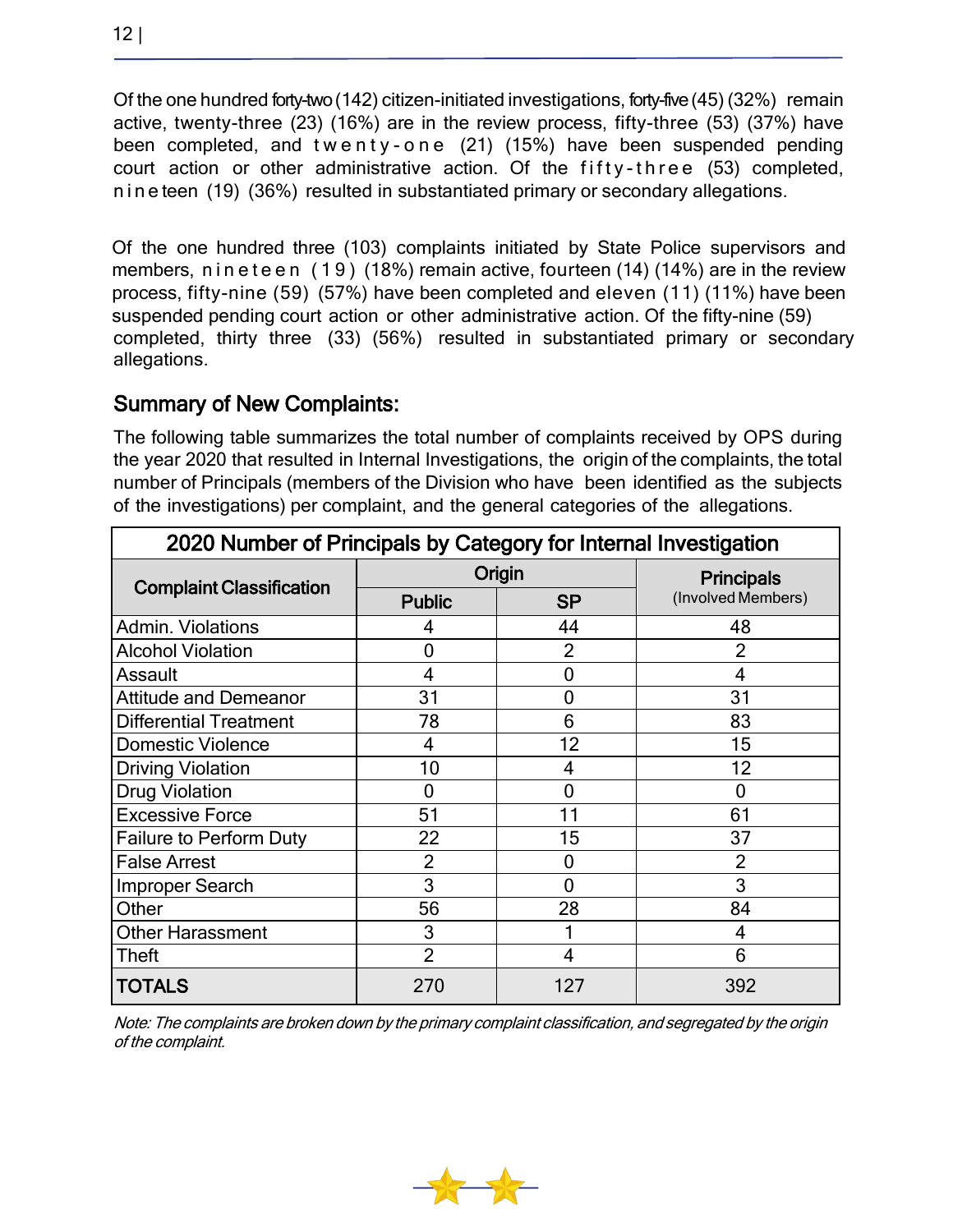#### Completed Discipline

The State Police disciplinary hearing system provides for three (3) formal classifications of disciplinary proceedings for substantiated violations of the NJSP Rules & Regulations. They are:

| <b>General Disciplinary Hearing:</b> | may result in a suspension of 30 days and up to<br>termination, and/or a reduction in rank and/or grade. |  |  |
|--------------------------------------|----------------------------------------------------------------------------------------------------------|--|--|
| <b>Summary Disciplinary Hearing:</b> | may result in a suspension of up to 30 days.                                                             |  |  |
| <b>Minor Discipline:</b>             | may result in a suspension of up to 5 days.                                                              |  |  |

\*Note: The New Jersey State Police utilize <sup>a</sup> progressive discipline model. Some cases may appear to have similar allegations or circumstances and result in <sup>a</sup> different penalty; however, an officer's disciplinary history and <sup>a</sup> repetitive occurrence of offenses would result in increased discipline except in cases of egregious misconduct warranting termination absent progressive discipline. Some matters involve the same trooper and/or multiple discipline.

### <span id="page-18-0"></span>Synopsis of Major Discipline

The following is a synopsis of *General Disciplinary Matters* completed during the calendar year 2020\*:

#### General Disciplinary Matters Prior to June 15, 2020

- Member was criminally charged with fourth degree Criminal Sexual Contact and third degree Aggravated assault. The member entered into a guilty plea to Aggravated Assault. As a result of the plea agreement, the member was disqualified from any employment with the State of New Jersey and was terminated from employment with the Division.
- Member admitted to acting in an official capacity to the discredit of the Division while on-duty and violating the State of New Jersey Anti-Discrimination Policy by making inappropriate and disparaging remarks within the workplace. The member received a 30-day suspension.
- Member admitted to acting in both an official and unofficial capacity to the discredit of the Division. While on-duty the member presented a work related lecture without

**\*On June 15, 2020, Attorney General Grewal issued Attorney General Directive 2020-6, which directed the New Jersey State Police to disclose the names of members subject to major discipline since 2000. On June 7, 2021, the New Jersey Supreme Court upheld the Attorney General's authority to issue the Directive, and found that the identities of officer subject to major discipline since June 2020 may be disclosed per the Directive. Disclosure of the identity of State Police members involved in major misconduct prior to the June 2020 Directive is currently pending the resolution in litigation.** *In re Attorney General Law Enforcement Directives Nos. 2020-5 and 2020-6, A- 26/27/28/29/30-20, June 7, 2021.*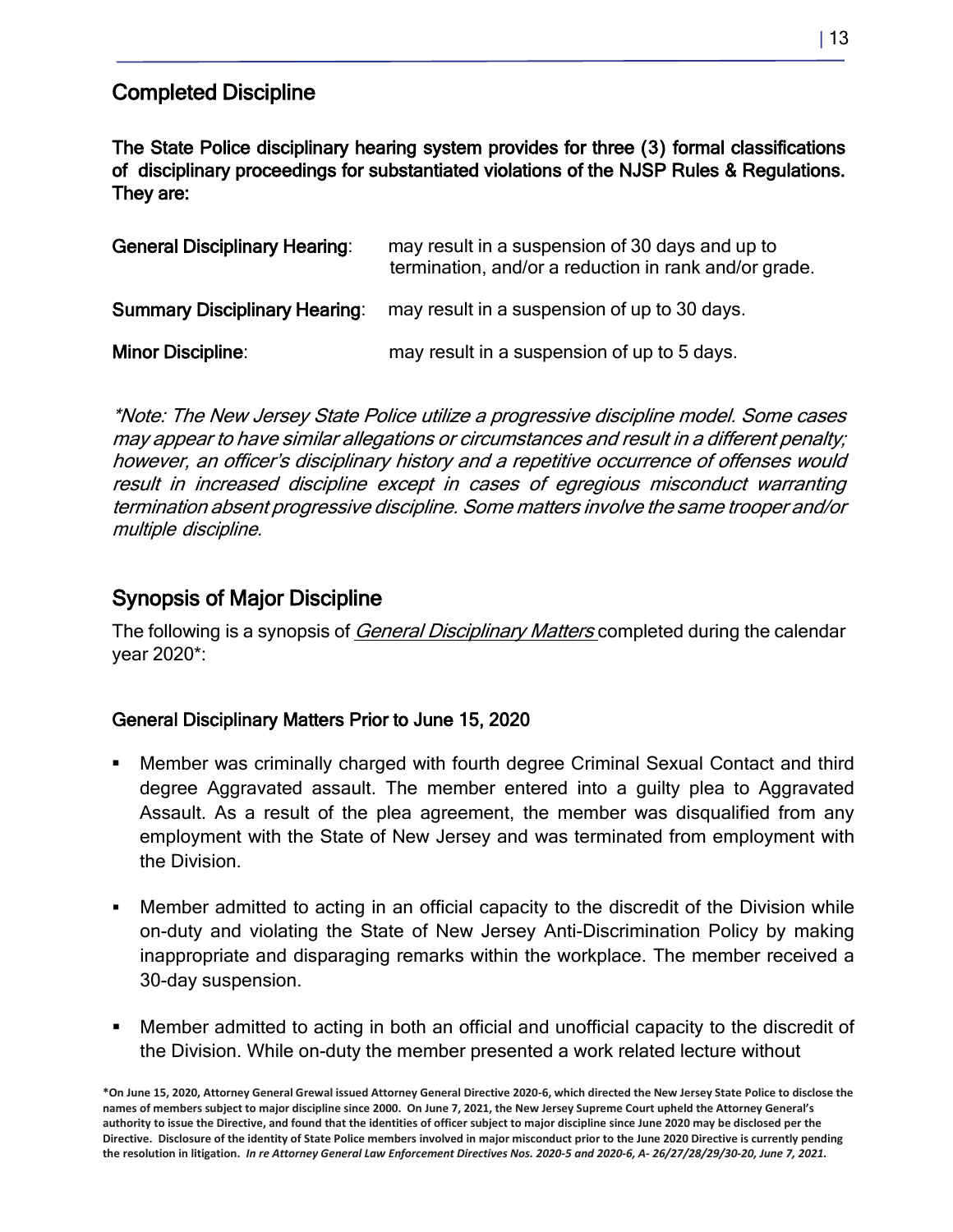obtaining authorization or approval. During the presentation, the member was in uniform and carrying the duty weapon assigned to another member. Additionally, while off-duty the member engaged in a verbal dispute, which required the response of law enforcement. Furthermore, the member violated the medical policy and procedures of the Division. The member received a 92-day suspension.

 Member was found guilty of acting in official capacity to the discredit of the Division while on-duty regarding two separate incidents. The member knowingly altered official documents associated with a Drinking Driving Report. Additionally, the member knowingly completed an Investigation Report, which contained false information regarding the identification of a suspect. The member was terminated from employment with the Division.

#### General Disciplinary Matters after June 15, 2020

- Tpr. I Mark Campagna #6779 admitted to acting in an official capacity to the discredit of the Division while on-duty by knowingly entering inaccurate and false information into the eDaily system. The member received a 45-day suspension.
- Tpr. I Todd Portadin #6873 admitted to acting in an official capacity to the discredit of the Division while on-duty by knowingly entering inaccurate and false information in an official report or record, disobeying a written order and failure to notify the division of prohibited conduct by another member. The member received a 365-day suspension.
- **Tem** Tpr. Filipe Alves #7450 admitted to acting in an official capacity to the discredit of the Division while on-duty and failing to take appropriate police action. During the course of a motor vehicle stop, Tpr. Alves failed to act on the operator's admission of marijuana possession, and the belief of an active NCIC warrant. Additionally, Tpr. Alves knowingly provided inaccurate and false information to the Operational Dispatch Unit. The member received a 90-day suspension.
- Lt. Dawn Shyner #5217 was found guilty of failing to cooperate with an internal investigation by not providing full and complete information regarding possible misconduct by other members. The member received a 20-day suspension.
- DSG Edmund Masiejczyk #5295 was found guilty to acting in both an official and unofficial capacity to the discredit of the Division. The member consumed alcoholic beverages in his assigned troop transportation during a scheduled work day. Additionally, the member pled guilty in municipal court to Driving While Intoxicated after being involved in a motor vehicle crash in his personal vehicle while off duty. The member was terminated from employment with the Division.
- DSG Christopher DeAngelis #5988 admitted to acting in an official capacity to the discredit of the Division while on-duty and entering inaccurate information into Division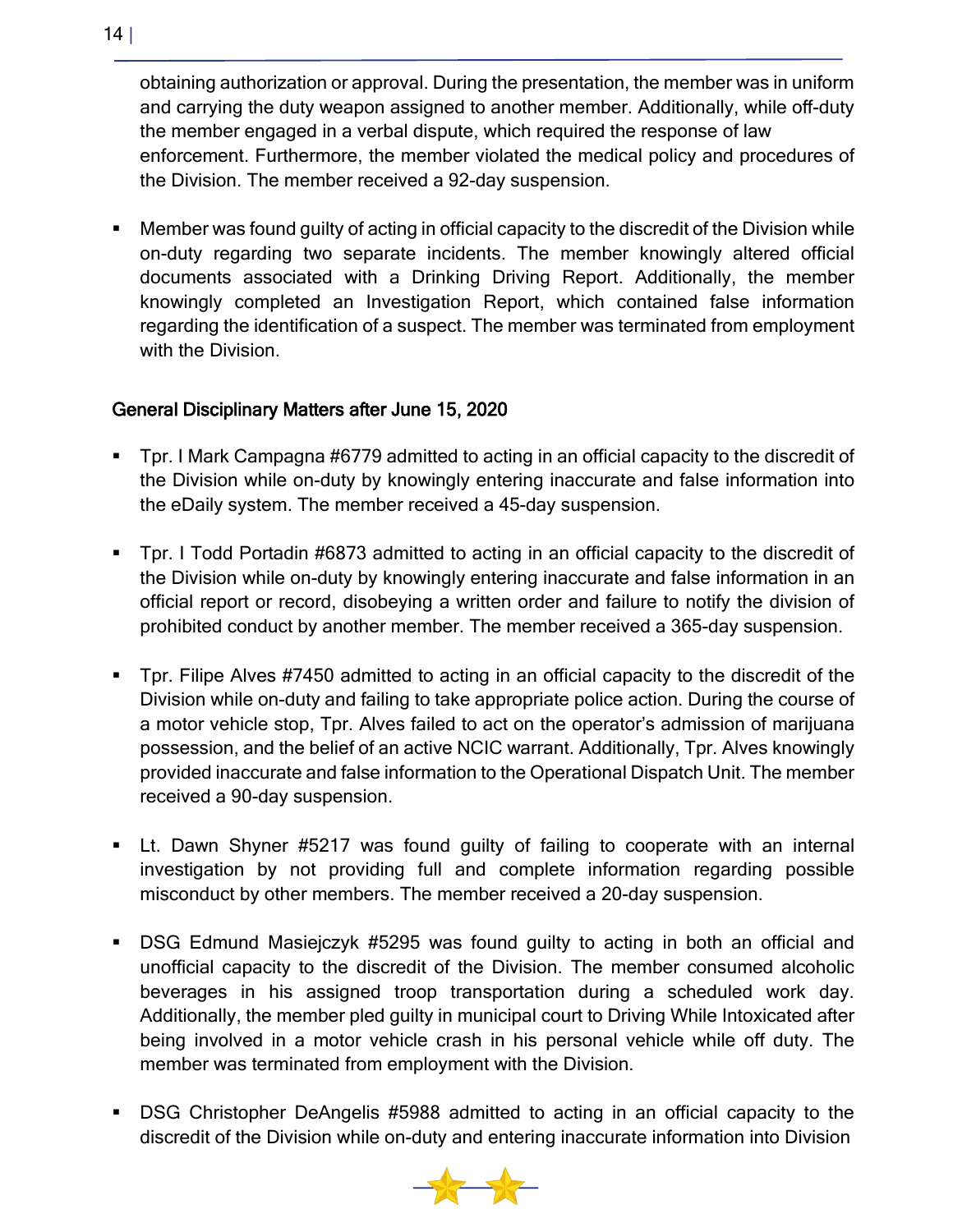records. The member failed to follow proper procedures by falsely entering his own sick time. The member received a 30-day suspension.

- SFC Danyel Barnes #6292 admitted to acting in an unofficial capacity to the discredit of the Division while off-duty. The member witnessed an assault and failed to take appropriate police action or make proper notification. The member received a 60-day suspension.
- Tpr. Michael Kulik #7883 admitted to acting in an unofficial capacity to the discredit of the Division while off-duty. The member was arrested after driving a vehicle while under the influence of alcohol in the State of Indiana and attempted to use his position to gain favor with the investigating officer. The member received a 180-day suspension.
- Tpr. I Charles Travis #7074 admitted to acting in an official capacity to the discredit of the Division while on-duty. The member arrived late and left early from an overtime detail and subsequently falsified records related to his whereabouts. Additionally, the member operated his troop car in an unsafe manner. The member received a 45-day suspension.
- Det. I Jose Samol #6333 admitted to acting in an unofficial capacity to the discredit of the Division when he attempted to use his official position to secure a lesser sentence for a convicted criminal by authoring a letter to the courts and citing his position as a trooper. The member also maintained a questionable relationship with the convicted felon and provided false information concerning the relationship to internal investigators. The member received a 180-day suspension.
- Tpr. I Bartlomiej Koziel #7041 was criminally charged with second degree Endangering the Welfare of a Child, second degree Possession of a Weapon for Unlawful Purpose, third degree Criminal Restraint, third degree Terroristic Threats, fourth degree Aggravated Assault, and Criminal Mischief. The member entered into a Pre-Trial Intervention in which he was required to resign from his position with the New Jersey State Police. As a result, the member was terminated from employment with the Division.
- Sgt. Curtis Sand #6695 admitted to acting in an unofficial capacity to the discredit of the Division while off-duty. After consuming alcoholic beverages, the member made offensive comments towards a member of the public. Additionally, the member failed to treat responding law enforcement officers respectfully and made false statements to internal investigators. The member received a 120-day suspension.
- Tpr. Leonardo Arcos #7963 admitted to acting in an unofficial capacity to the discredit of the Division while off-duty. After consuming alcoholic beverages, the member attempted to settle a domestic disturbance and attempted to prevent responding law enforcement officers from investigating. The member received a 270-day suspension.

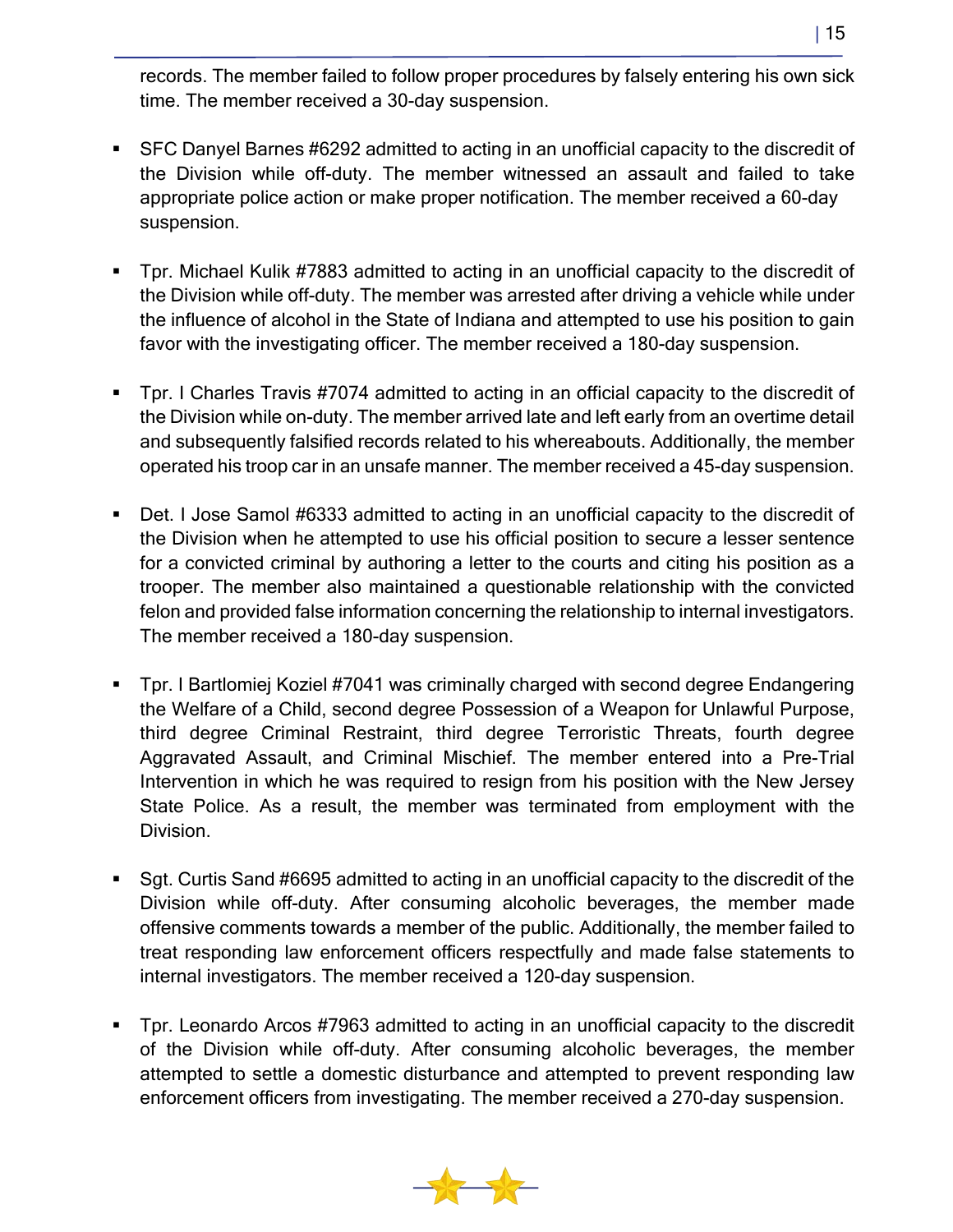The following is a synopsis of *Summary Disciplinary Matters* completed during the calendar year 2020:

#### Summary Disciplinary Matters Prior to June 15, 2020

 Member admitted to acting in an unofficial capacity to the discredit of the Division while off-duty. The member was involved in a physical altercation, which required a police response. The member received a 20-day suspension.

#### Summary Disciplinary Matters after June 15, 2020

- SFC Paul Dreher #5258 was found guilty of acting in an unofficial capacity to the discredit of the Division while off-duty. The member caused property damage during an act of Domestic Violence and acted in an unprofessional manner towards other law enforcement officers. The member received a 10-day suspension.
- SFC Paul Dreher #5258 was found guilty of acting in an unofficial capacity to the discredit of the Division while off-duty as a result of his unprofessional behavior towards other law enforcement officers while attending a festival. The member received a 20 day suspension.
- Tpr. Adam-Paul Garcia #7616 admitted to acting in an official capacity to the discredit of the Division while on-duty and failing to maintain decorum. The member caused damage to a motorist's vehicle as it was driving through an accident scene. The member received a 20-day suspension.

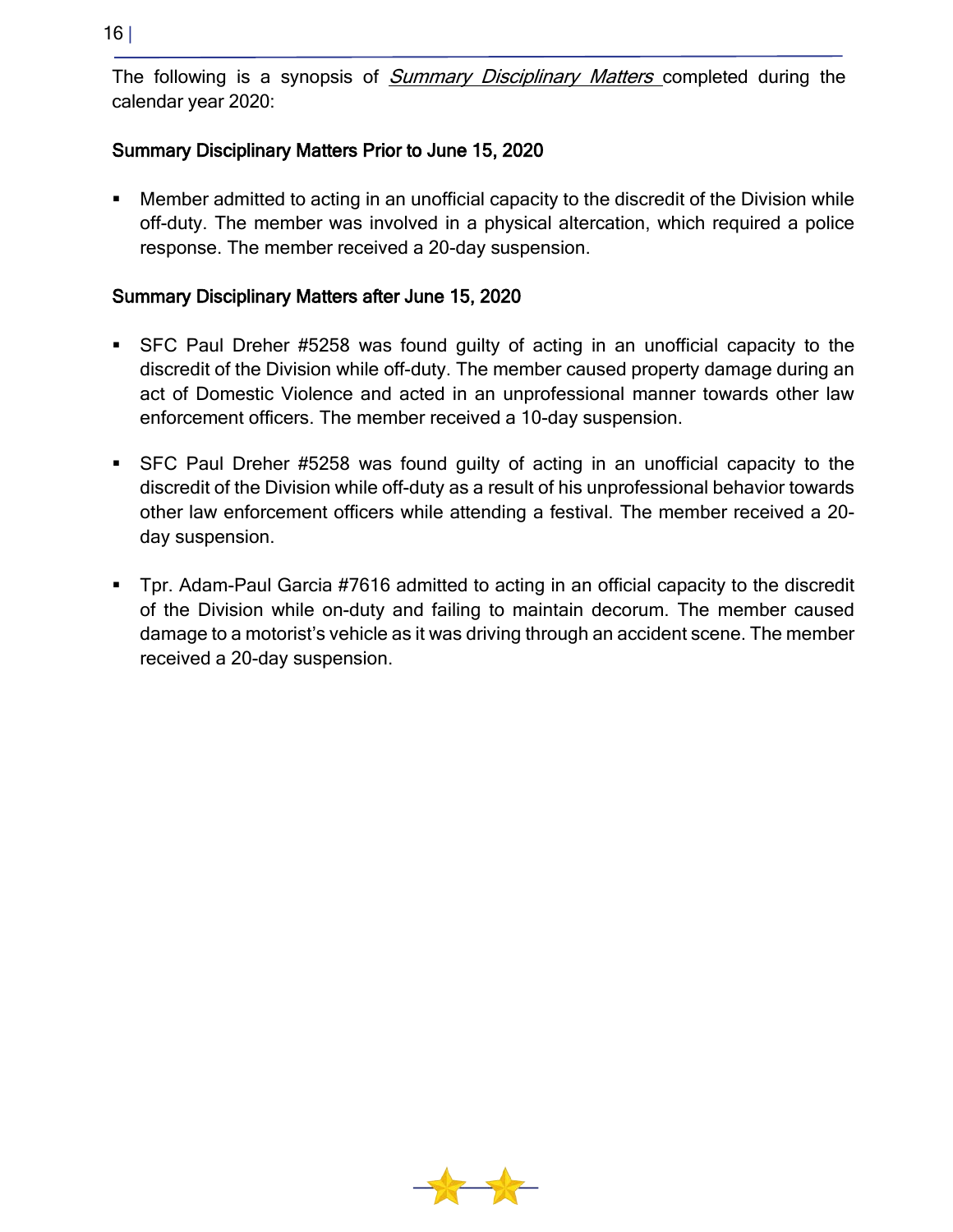## <span id="page-22-0"></span>Synopsis of Minor Discipline

The following information reflects a brief synopsis of the circumstances, which led to the imposition of *Minor Discipline* during the calendar year 2020. Although circumstances involving disciplinary cases may appear similar within these brief summaries, each case is judged on its own merits based on a specific set of facts, and the Superintendent determines the final discipline imposed.

- Member failed to secure evidence and follow MVR procedures. (Written Reprimand)
- Member failed to secure evidence and follow BWC procedures. (Written Reprimand)
- Member failed to submit a Reportable Incident Report after becoming aware that two subordinates failed to safeguard evidence. (Written Reprimand)
- Unauthorized use of troop transportation with accident involved. (Written Reprimand w/5 day suspension)
- Member failed to safeguard NJSP issued identification. (Written Reprimand)
- Member failed to safeguard NJSP issued identification. (Written Reprimand)
- Member arrested citizen without just cause, operated their troop car in an unsafe manner, failed to provide a Compliment/Complaint form, and follow BWC procedures. (Written Reprimand)
- Member failed to provide appropriate advice to subordinate seeking assistance during a criminal investigation. (Written Reprimand)
- Member approved an overtime request form without verifying the information. (Written Reprimand)
- Member failed to attend scheduled training and failed to correct an eDaily entry, which had been submitted. (Written Reprimand)
- Member relayed an unauthorized person in their troop transportation and failed to safeguard issued equipment. (Written Reprimand)
- Member witnessed a verbal altercation and failed to identify himself as a NJ State Trooper when state troopers arrived to investigate the incident. (Written Reprimand)
- Member lost the identification for two drivers on separate motor vehicle stops and failed to note the presence of a third passenger on the CAD Abstract Report. (Written Reprimand)

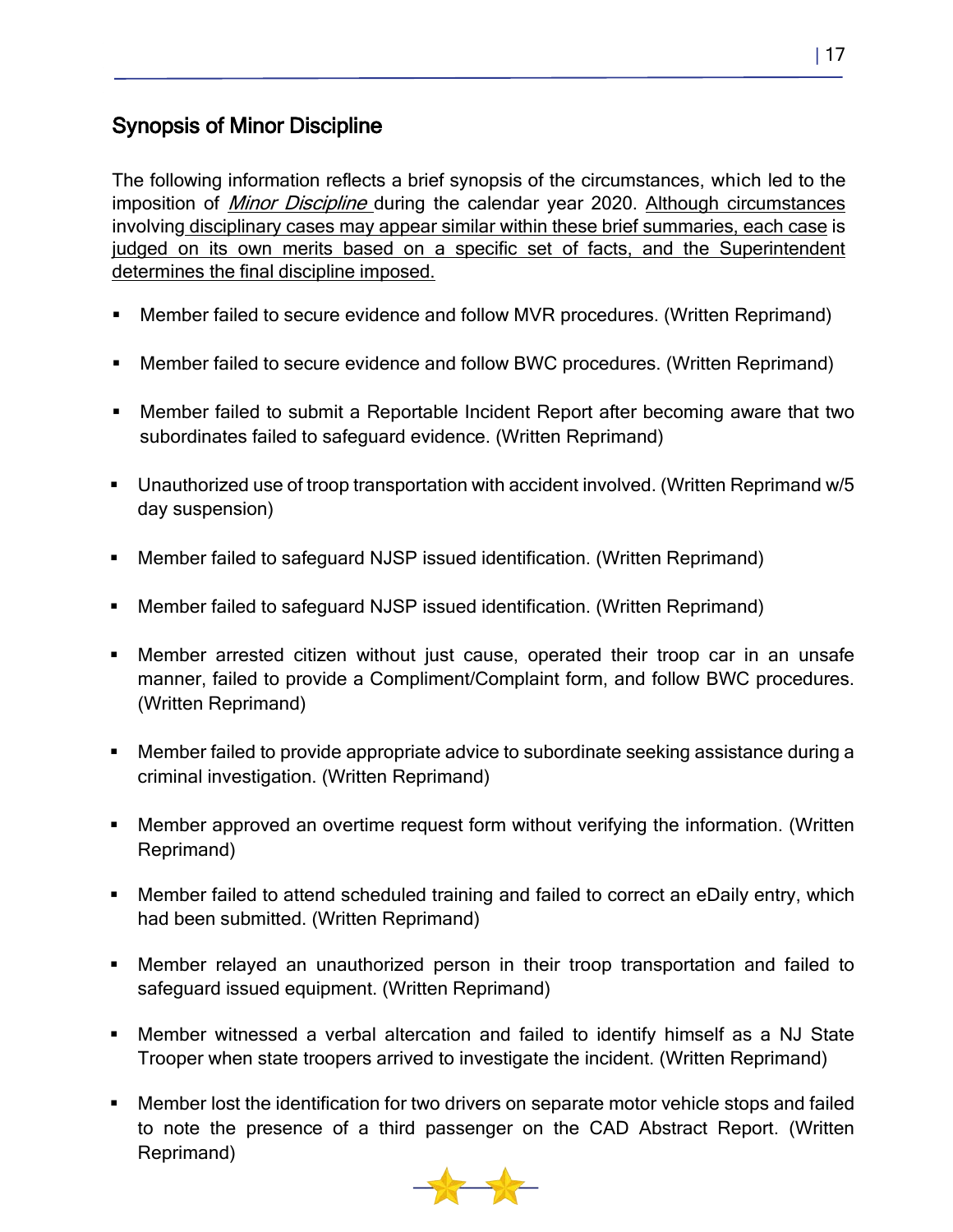- Member failed to activate the BWC during a motor vehicle stop and failed to properly secure the prisoner during transport. (Written Reprimand)
- Member failed to properly secure a weapon discovered during an arrest, failed to document using force in the appropriate report, and failed to provide a Compliment/Complaint form. (Written Reprimand)
- Member used profanity during a motor vehicle stop. (Written Reprimand)
- Member failed to document the presence of a prisoner in the station in the CAD and failed to ensure all prisoners were released before ending their shift. (Written Reprimand w/5 day suspension)
- Member failed to ensure all prisoners were released before ending their shift. (Written Reprimand w/5 day suspension)
- Member engaged in a verbal and physical argument with their spouse while failing to deescalate the situation. (Written Reprimand w/5 day suspension)
- Member authored an inaccurate report, failed to search an arrested individual, and failed to double-lock the handcuffs. (Written Reprimand w/2 day suspension)
- Member entered their own sick time and failed to wait for approval before engaging in outside employment. (Written Reprimand)
- Member failed to safeguard NJSP issued badge. (Written Reprimand)
- Member failed to safeguard NJSP issued identification. (Written Reprimand)
- Member failed to notify the Division of their involvement in a physical altercation in which the member sustained an injury and sought medical attention. (Written Reprimand)
- Member failed to safeguard NJSP issued gas card. (Written Reprimand)
- Member failed to safeguard NJSP issued identification. (Written Reprimand)
- Member improperly handled NJSP shotgun causing an accidental discharge and damage to troop transportation. (Written Reprimand)
- Member failed to safeguard NJSP issued identification. (Written Reprimand)
- Member failed to safeguard NJSP issued cellular telephone. (Written Reprimand)

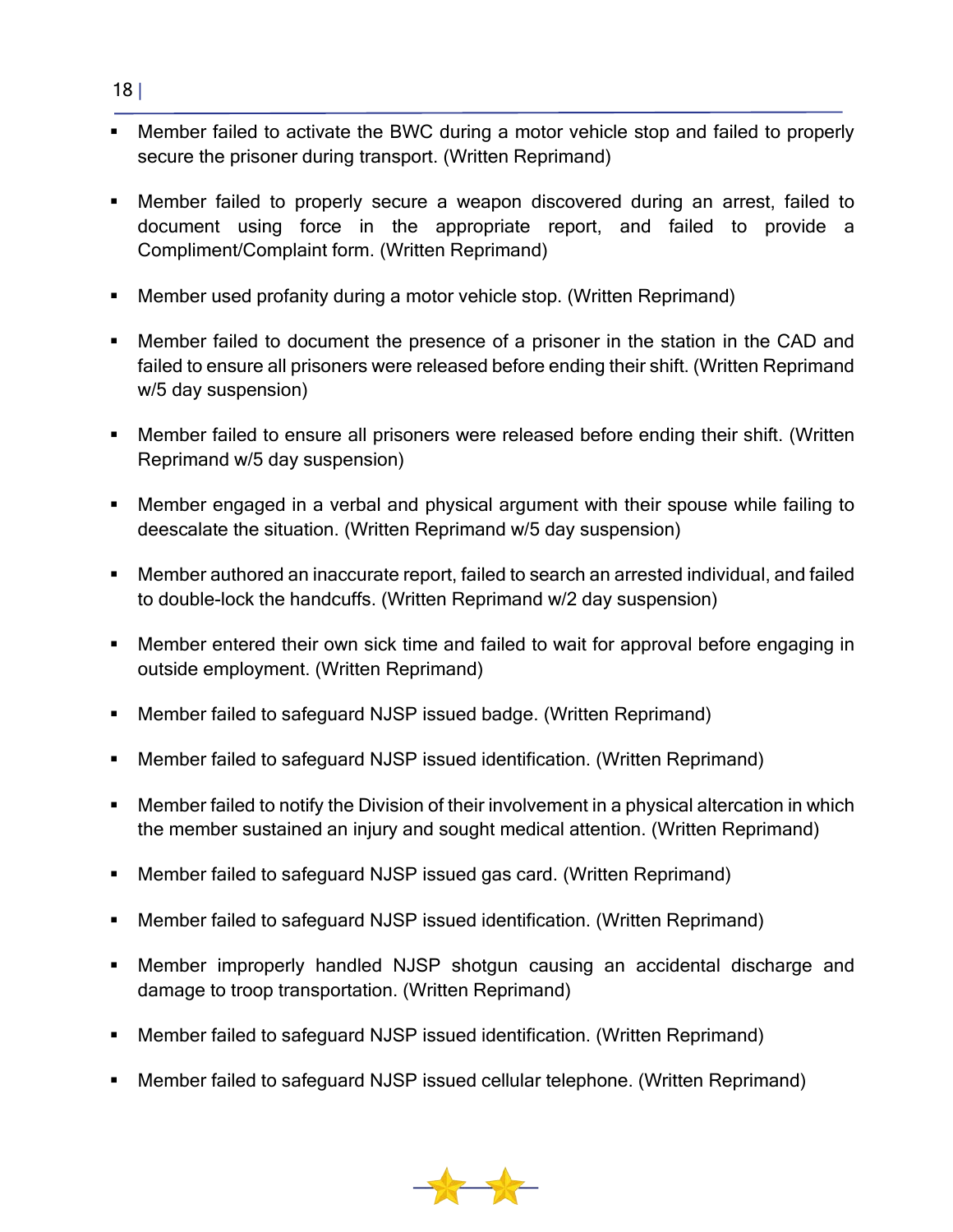- Member used position to compel responding troopers to deactivate their DIVR. (Written Reprimand)
- Member failed to properly secure a prisoner. (Written Reprimand)
- Member communicated information to a civilian, which was not available to the public. (Written Reprimand)
- Member operated troop transportation in an unsafe manner causing damage. (Written Reprimand)
- Member acted improperly during a child custody transfer and failed to properly utilize his BWC. (Written Reprimand)
- Member permitted a suspended driver to operate a vehicle. (Written Reprimand)
- Member failed to safeguard NJSP issued identification. (Written Reprimand)
- Member left their assigned station area without permission or advising ODU. Additionally, the member utilized their assigned troop transportation without authorization prior to the start of their shift. (Written Reprimand)
- Member failed to safeguard NJSP issued identification. (Written Reprimand)
- Member failed to follow MVR procedures on multiple occasions. Additionally, member failed to follow a written order to obtain approval for duty leave. (Written Reprimand)
- Member failed to safeguard an off duty weapon. (Written Reprimand w/5 day suspension)
- Member failed to safeguard NJSP hat and hat badge. (Written Reprimand)
- Member plead guilty to municipal ordinance related to operating an unregistered vehicle. (Written Reprimand)
- Member failed to safeguard NJSP issued handcuffs. (Written Reprimand)
- Member unwittingly permitted driver to exceed speed limit and operated troop transportation in an unsafe manner. (Written Reprimand)
- Member failed to make a mandatory arrest during domestic violence investigation and made errors in associated report. (Written Reprimand)
- Member failed to further inquire into possible alleged misconduct involving members within their command. (Written Reprimand)

| 19

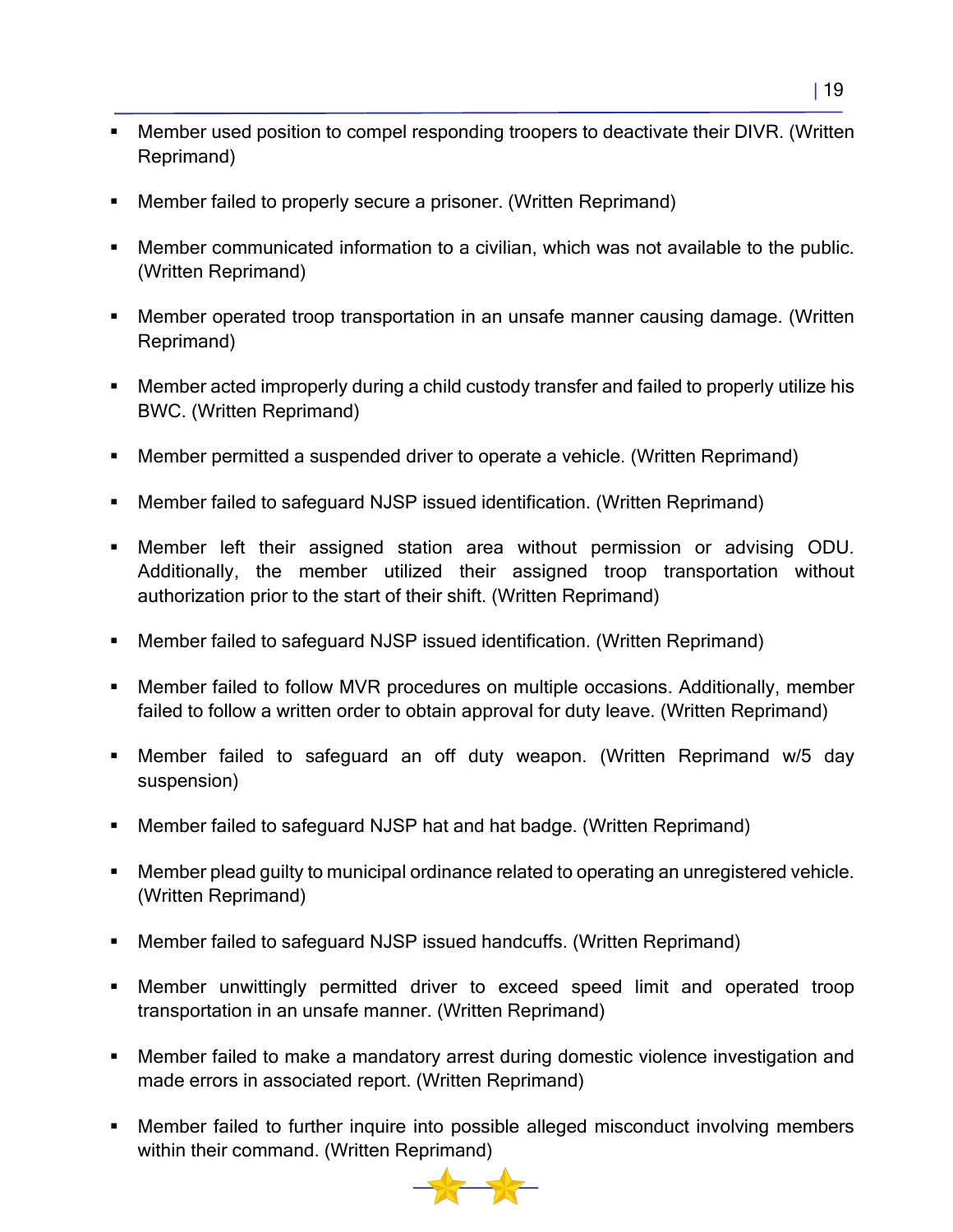- Member deactivated their BWC and DIVR, failed to properly investigate an impaired driver, and made errors in associated report. (Written Reprimand w/5 day suspension)
- Member failed to properly complete pre-operational checks for their BWC and DIVR, failed to activate their BWC when required, and failed to properly investigate an impaired driver. (Written Reprimand w/5 day suspension)
- Member made inappropriate remarks within the workplace, which violated the State of New Jersey Anti-Discrimination Policy. (Written Reprimand w/5 day suspension)
- Member improperly utilized social media for investigative purposes and failed to fully capture MV stop on DIVR. (Written Reprimand)
- Member compelled passenger to provide their name and identifying information without cause, used foul language, failed to record incident on BWC, and failed to secure prisoner with a seatbelt. (Written Reprimand w/5 day suspension)
- Member failed to safeguard NJSP issued identification. (Written Reprimand)
- Member improperly handled a firearm causing an accidental discharge. (Written Reprimand)
- Member failed to follow proper confidential source procedures. (Written Reprimand)



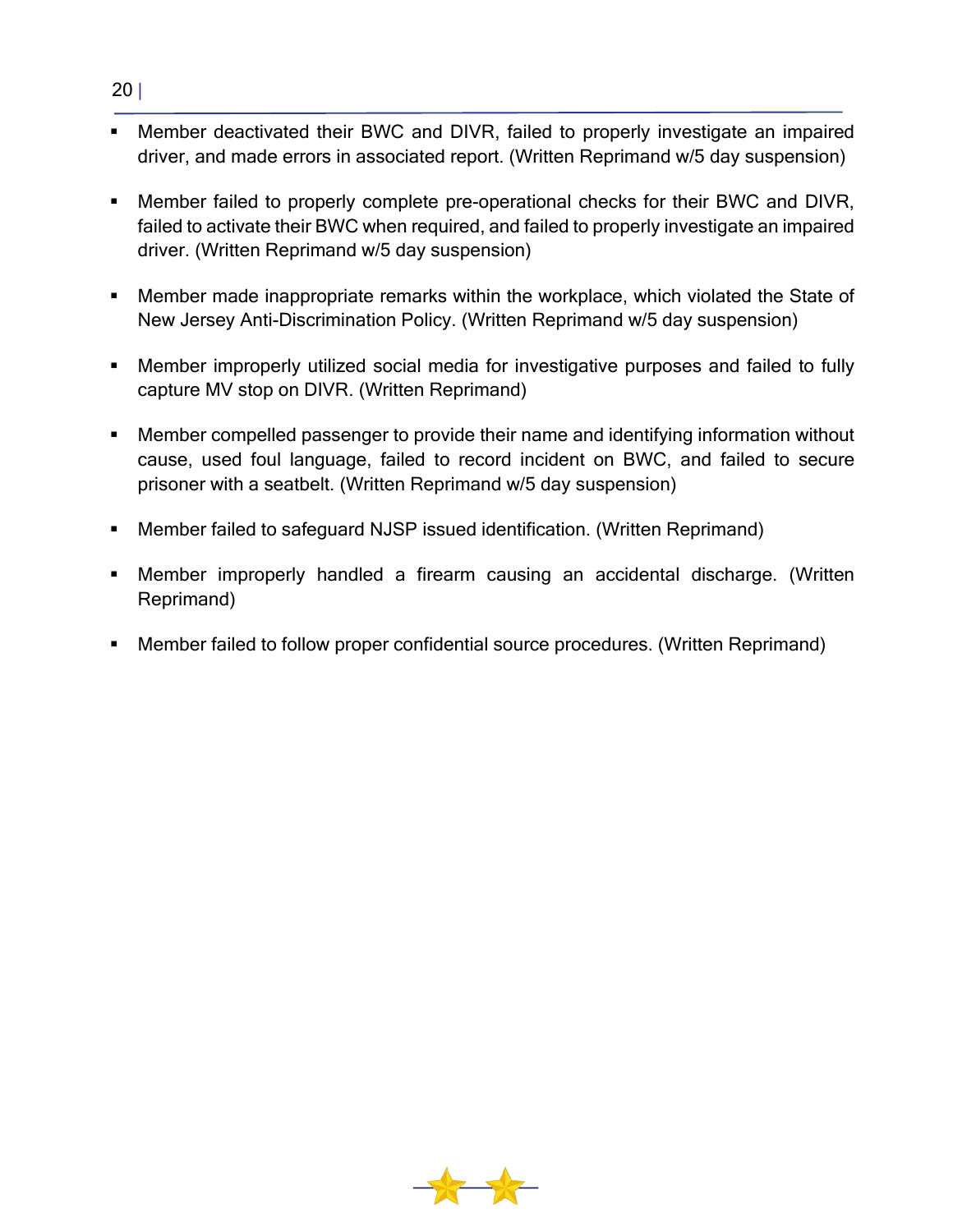| Actions Taken for Cases by Category in Year 2020 |                                                    |                                                                                  |                                     |                              |  |
|--------------------------------------------------|----------------------------------------------------|----------------------------------------------------------------------------------|-------------------------------------|------------------------------|--|
| <b>Complaint Classification</b>                  | Counseling/<br>Performance<br><b>Notice Issued</b> | <b>Minor Discipline/</b><br><b>Including Written</b><br><b>Reprimands Issued</b> | <b>Summary</b><br><b>Discipline</b> | General<br><b>Discipline</b> |  |
| <b>Improper Search</b>                           |                                                    | O                                                                                | 0                                   | 0                            |  |
| <b>Theft</b>                                     | 0                                                  | 0                                                                                | 0                                   | 4                            |  |
| <b>Assault</b>                                   | 0                                                  | 0                                                                                | $\overline{0}$                      | 0                            |  |
| <b>Excessive Force</b>                           | $\overline{0}$                                     | $\overline{0}$                                                                   | $\overline{0}$                      | $\overline{0}$               |  |
| <b>Differential Treatment</b>                    | 0                                                  | 0                                                                                | $\overline{0}$                      | $\overline{2}$               |  |
| <b>Other Harassment</b>                          | $\overline{0}$                                     | 0                                                                                | $\overline{0}$                      |                              |  |
| <b>Domestic Violence</b>                         | 0                                                  | 0                                                                                |                                     | 0                            |  |
| <b>Drug Violation</b>                            | $\overline{0}$                                     | 0                                                                                | $\overline{0}$                      | 0                            |  |
| <b>Alcohol Violation</b>                         | 0                                                  | 0                                                                                | 0                                   | 4                            |  |
| <b>False Arrest</b>                              | $\overline{0}$                                     |                                                                                  | $\overline{0}$                      | 0                            |  |
| Failure to perform duty                          | 13                                                 | 11                                                                               | $\overline{0}$                      | 6                            |  |
| <b>Driving violation</b>                         | $\overline{2}$                                     | 4                                                                                | $\overline{0}$                      | $\overline{2}$               |  |
| <b>Attitude and Demeanor</b>                     | 4                                                  | $\overline{2}$                                                                   | 0                                   |                              |  |
| <b>Admin. Violation</b>                          | 38                                                 | 28                                                                               |                                     | 12                           |  |
| <b>Other</b>                                     | 14                                                 | 23                                                                               | 3                                   | 10                           |  |
| <b>Laws and Statutes</b>                         | 0                                                  |                                                                                  | 0                                   | 3                            |  |
| <b>Totals</b>                                    | 72                                                 | 70                                                                               | 5                                   | 46                           |  |

## Summary of Completed Cases by Principal Resulting in Discipline Reporting Period: January 1, 2020 through December 31, 2020

\*NOTE: This chart contains all disciplinary actions imposed in misconduct cases completed during the calendar year, regardless of the year the case was initiated. Total numbers include members who were terminated because of misconduct.

In some cases, a reportable incident may contain multiple allegations and principals. In cases with multiple substantiated allegations, the resulting discipline against a member is listed next to the Complaint Classification category considered the most severe.

## <span id="page-26-0"></span>Prosecution for False Citizen Complaints

As can be seen from this report, the Division of State Police takes citizen complaints seriously and fully investigates them. However, if a complaint is found to be fabricated and maliciously pursued, the complainant may be subject to criminal prosecution. During 2020, no complainants were criminally charged for filing false complaints against Division members.

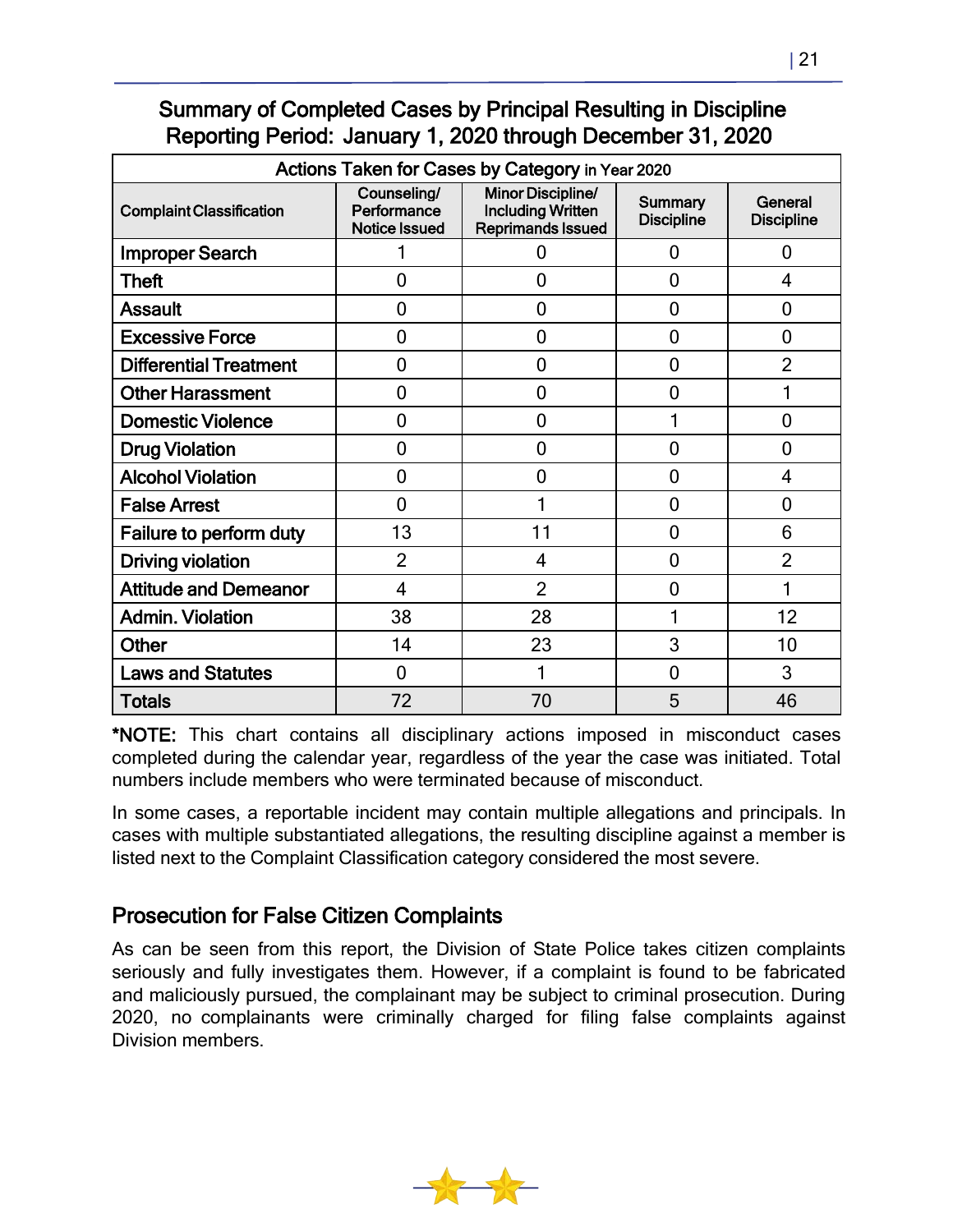### <span id="page-27-0"></span>**Compliments**

In addition to monitoring conduct of troopers to ensure conformance to the highest standards, the Division of State Police also accepts and appreciates all compliments submitted by the public regarding troopers' conduct. During 2020, the Division received seven hundred seven (707) citizen compliments regarding actions by enlisted members. These citizen compliments were received in one of the following manners: citizen generated letters of appreciation, the New Jersey State Police Citizen Compliment/Complaint Form, the OPS Toll-free Compliment/Complaint Hotline, and emails.

### <span id="page-27-2"></span>Report Note

<span id="page-27-1"></span>The intake and disposition of complaints is an ongoing process. During internal investigations, cases may be reclassified because of information obtained during the investigatory process. During the year, the Division consistently shares case data with the OLEPS within the OAG . Due to the fluid nature of internal investigations and the directions taken during internal investigations, slight numerical differences may exist if compared historically.

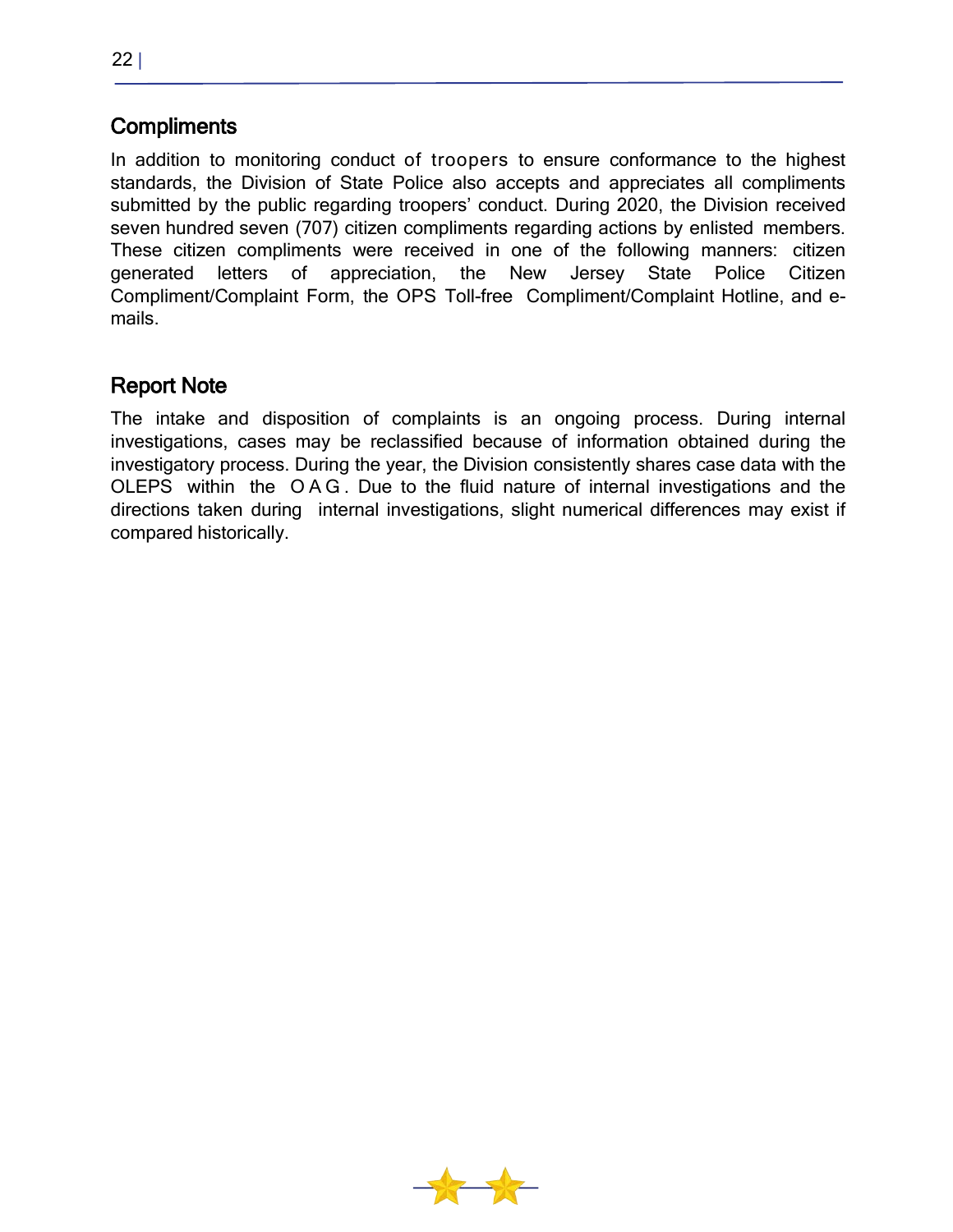